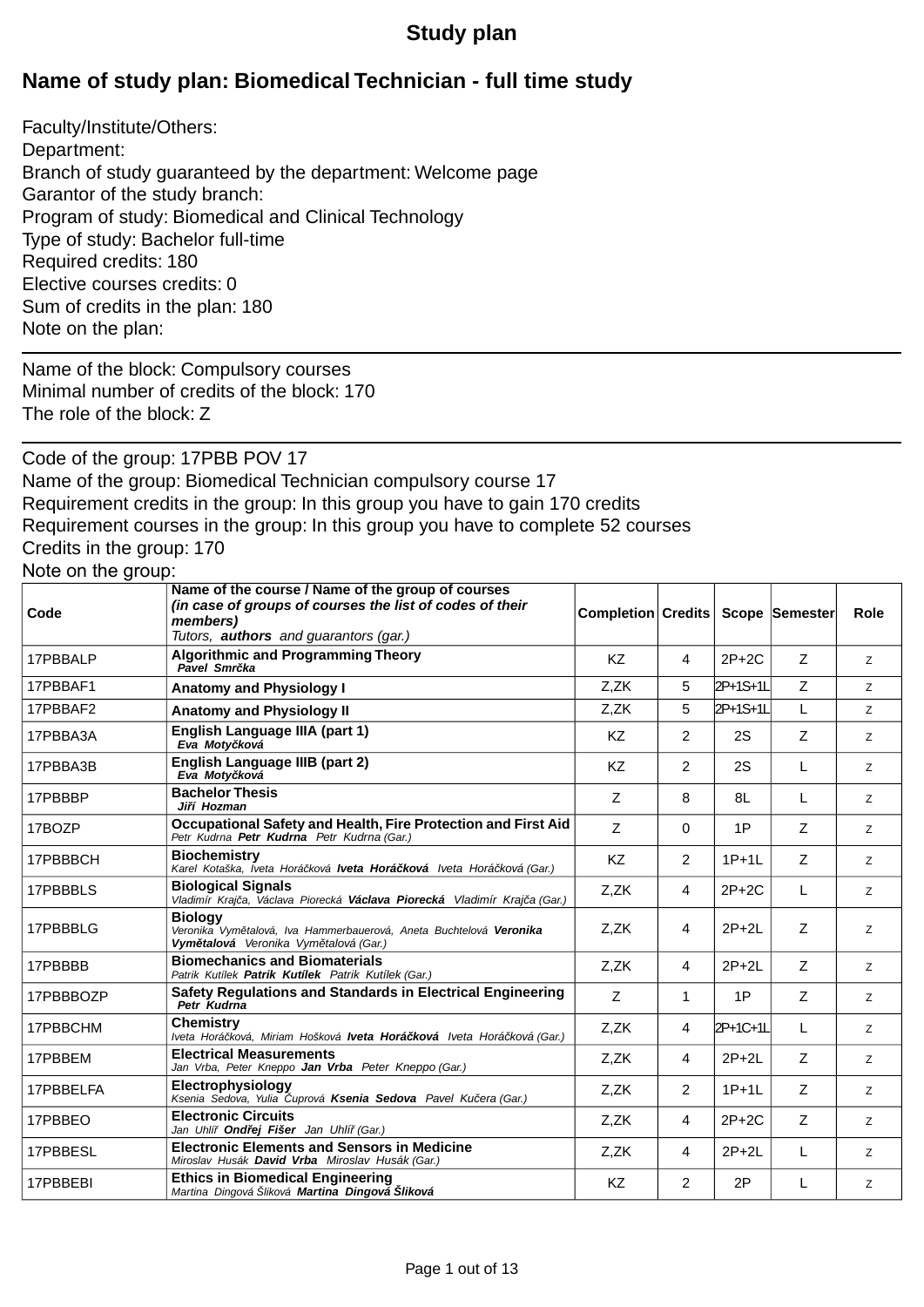| 17PBBFY1  | <b>Physics I</b>                                                                                                                                                            | Z,ZK | 5              | 2P+1S+1L | Z | Z  |
|-----------|-----------------------------------------------------------------------------------------------------------------------------------------------------------------------------|------|----------------|----------|---|----|
| 17PBBFY2  | <b>Physics II</b>                                                                                                                                                           | Z,ZK | 5              | 2P+1S+1L | L | Z  |
| 17PBBFCH  | <b>Physical Chemistry</b><br>Iveta Horá ková, Karel Roubík Iveta Horá ková Karel Roubík (Gar.)                                                                              | Z,ZK | 4              | 2P+1S+1L | Z | Z  |
| 17PBBISZ  | <b>Information Systems in Health Care</b><br>Zoltán Szabó, Anna Schlenker, Dagmar Brechlerová, Petr Šmíd Anna<br>Schlenker Anna Schlenker (Gar.)                            | Z,ZK | 4              | $2P+2C$  | Z | z  |
| 17PBBITT  | <b>Information Technologies and Telemedicine</b>                                                                                                                            | ZK   | 2              | 2P       | Z | Z  |
| 17PBBITP  | <b>Integral Calculus</b><br>Eva Feuerstein, Tomáš Parkman Eva Feuerstein Eva Feuerstein (Gar.)                                                                              | Z,ZK | 5              | 2P+2C    | L | Z  |
| 17PBBKZS  | <b>Conventional Imaging Systems</b><br>Tomáš Díž al, Ji í Hozman, Martin Rožánek, Martin apek Ji í Hozman<br>Ji í Hozman (Gar.)                                             | Z,ZK | 4              | $2P+2C$  | L | Z  |
| 17PBBLT   | <b>Clinical Laboratory Instrumentation</b><br>Iveta Horá ková, Stanislav Gajdoš Iveta Horá ková Iveta Horá ková (Gar.)                                                      | Z,ZK | 4              | $2P+2L$  | L | Z  |
| 17PBBLTR  | <b>Medical Terminology</b><br>Leoš Navrátil                                                                                                                                 | Z    | 1              | 1P       | Z | Z  |
| 17PBBLPZ1 | <b>Medical Devices and Equipments I (Diagnostic Devices)</b><br>Petr Kudrna, Karel Roubík, Martin Rožánek Petr Kudrna Karel Roubík (Gar.)                                   | Z,ZK | 4              | $2P+2C$  | Z | Z  |
| 17PBBLPZ2 | <b>Medical Devices and Equipments (Therapeutical Devices)</b><br>Petr Kudrna. Karel Roubík Petr Kudrna                                                                      | Z,ZK | 4              | $2P+2L$  | L | Z  |
| 17PBBLAD  | <b>Linear Algebra and Differential Calculus</b><br>Eva Feuerstein, Jana Urzová Eva Feuerstein Eva Feuerstein (Gar.)                                                         | Z,ZK | 4              | $2P+2S$  | Z | Z  |
| 17PBBMAZ  | Management and Administration in Healthcare                                                                                                                                 | KZ   | 1              | 1P       | L | Z  |
| 17PBBMZT  | <b>Management of Health Care Technology</b><br>Ji í Petrá ek <b>Ji í Petrá ek</b> Ji í Petrá ek (Gar.)                                                                      | Z,ZK | 2              | $1P+1C$  | L | Z  |
| 17PBBMEC  | <b>Mechanics</b><br>Patrik Kutílek, Slávka ubanová <b>Patrik Kutílek</b> Patrik Kutílek (Gar.)                                                                              | Z,ZK | 4              | $2P+2L$  | L | Z  |
| 17PBBMVP  | <b>Research Methodology</b><br>Václava Piorecká, Karel Roubík, Jakub Ráfl Václava Piorecká Karel Roubík<br>(Gar.)                                                           | KZ   | 2              | $1P+1S$  | Z | Z  |
| 17PBBMS   | <b>Modelling and Simulation</b><br>Jan Kauler Jan Kauler                                                                                                                    | Z,ZK | 4              | 2P+2C    | L | Ζ  |
| 17PBBNMP  | <b>Project Proposal and Management</b><br>Ji í Petrá ek                                                                                                                     | KZ   | $\overline{2}$ | $1P+1C$  | L | z  |
| 17PBBOIZ  | <b>Protection Against Effects of lonizing Radiation</b><br>František Podzimek František Podzimek František Podzimek (Gar.)                                                  | KZ   | 2              | 2P       | L | Z  |
| 17PBBPPSA | <b>Patient and Device Simulators and Testers</b><br>Ji í Hozman, Petr Kudrna, Martin Rožánek, Lenka Horáková <b>Ji í Hozman</b><br>Ji í Hozman (Gar.)                       | Z,ZK | 4              | $2P+2L$  | Z | Ζ  |
| 17PBBPPM  | <b>Programming in Matlab</b>                                                                                                                                                | KZ   | 2              | 2S       | Z | Z  |
| 17PBBPNK  | <b>Design and Construction of Medical Devices/Practical</b><br><b>Exercises</b><br>Roman Mat jka <b>Roman Mat jka</b> Roman Mat jka (Gar.)                                  | KZ   | 2              | 2L       | Z | Ζ  |
| 17PBBPMS  | <b>Probability and Mathematical Statistics</b><br>Marek Piorecký, Hana Schaabová, Vladimír Rogalewicz, Jakub Šebek, Jan<br>Štrobl Hana Schaabová Vladimír Rogalewicz (Gar.) | Z,ZK | $\overline{4}$ | $2P+2C$  | Z | Z  |
| 17PBBPP   | <b>First Aid</b>                                                                                                                                                            | KZ   | $\overline{2}$ | $1P+1C$  | L | Z. |
| 17PBBPSL  | <b>Psychology</b>                                                                                                                                                           | KZ   | 2              | $1P+1S$  | Z | Ζ  |
| 17PBBROP  | <b>Guided Practical Training</b><br>Petr Kudrna                                                                                                                             | Z    | 0              | 100XH    | L | Ζ  |
| 17PBBSPR2 | <b>Semestral Project II.</b><br>Petr Kudrna Hana Schaabová Petr Kudrna (Gar.)                                                                                               | KZ   | 4              | 4C       | Z | Z  |
| 17PBBSEL  | <b>Power Engineering</b><br>Ji í Hozman, Ji í Petrá ek Ji í Hozman Ji í Hozman (Gar.)                                                                                       | Z,ZK | 4              | $2P+2L$  | L | Z  |
| 17PBBSPT  | <b>Equipments for Anaesthesiology and Resuscitation</b><br>Karel Roubík, Jakub Ráfl Jakub Ráfl Karel Roubík (Gar.)                                                          | Z,ZK | 4              | $1P+1L$  | L | Z  |
| 17PBBTEL  | <b>Theory of Electrical Engineering</b><br>Jan Uhlí                                                                                                                         | Z,ZK | 4              | $2P+2L$  | L | Z  |
| 17PBBTZS  | <b>Tomographical Imaging Systems</b><br>Tomáš Díž al, Ji í Hozman, Martin Rožánek Ji í Hozman Ji í Hozman<br>(Gar.)                                                         | Z,ZK | 4              | $2P+2C$  | Z | Ζ  |
| 17PBBUSS  | <b>Introduction to Signals and Systems</b><br>Jan Kauler <b>Jan Kauler</b> Jan Kauler (Gar.)                                                                                | Z,ZK | 4              | $2P+2C$  | Z | Z  |
| 17PBBZPD  | <b>Fundamentals of Pathology, Hygiene and Epidemiology</b><br>Leoš Navrátil, Daniela Obitková, Lucie Lidická Daniela Obitková                                               | ZK   | 4              | 3P       | L | Ζ  |
| 17PBBZLN  | <b>Legislation in Health Care and Technical Standards</b><br>Peter Kneppo, Ond ej Gajdoš, Vojt ch Kamenský, Anna Erfányuková Vojt ch<br>Kamenský Peter Kneppo (Gar.)        | KZ   | $\overline{2}$ | $1P+1S$  | Z | Ζ  |

**Characteristics of the courses of this group of Study Plan: Code=17PBB POV 17 Name=Biomedical Technician compulsory course 17**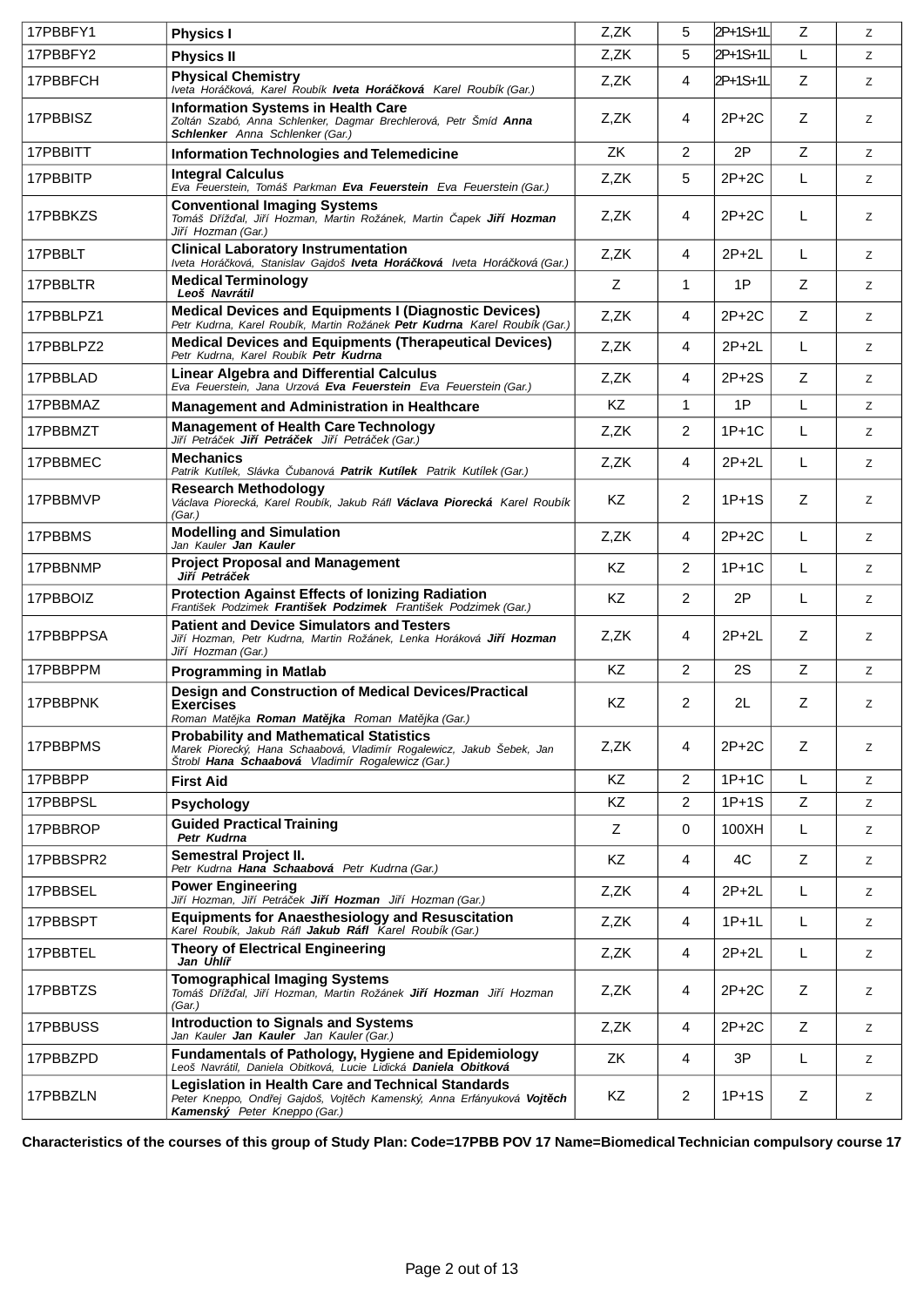| 17PBBALP<br>Algorithmic and Programming Theory                                                                                                                                                                                                                    | KZ   | 4              |
|-------------------------------------------------------------------------------------------------------------------------------------------------------------------------------------------------------------------------------------------------------------------|------|----------------|
| Algorithm, data structures. Identifiers, data types. assignment statement, conditional statement, cycles. Arithmetical and logical operations. Digital representation of numbers, numeration                                                                      |      |                |
| systems. Introduction to structured programming in C language - building and structure of simple programs, creating of the user functions, user input and output, file management,                                                                                |      |                |
| memory management. Practical overview of programming techniques and basic algorithms in C language. Recursive and iterative methods, measuring algorithm quality. Abstract data-                                                                                  |      |                |
| types, data sorting and searching, implementation of basic numerical algorithms. Introduction to biomedical data processing - programmers view. Introduction to software engineering.                                                                             |      |                |
| 17PBBAF1<br>Anatomy and Physiology I<br>The combined subject of anatomy and physiology is the introductory course of medical subjects for non-medical specialties.                                                                                                | Z,ZK | 5              |
|                                                                                                                                                                                                                                                                   |      |                |
| 17PBBAF2<br>Anatomy and Physiology II                                                                                                                                                                                                                             | Z,ZK | 5              |
| Anatomy and physiology II" links to Anatomy and Physiology I. The subject covers functional aspects of particular organs and their systems.                                                                                                                       | KZ   | $\overline{2}$ |
| 17PBBA3A<br>English Language IIIA (part 1)<br>Academic and professional English. This course focuses on expansion of professional vocabulary, grammar skills and listening and reading skills related to scientific topics.                                       |      |                |
| 17PBBA3B<br>English Language IIIB (part 2)                                                                                                                                                                                                                        | KZ   | $\overline{c}$ |
| Academic and professional English                                                                                                                                                                                                                                 |      |                |
| 17PBBBP                                                                                                                                                                                                                                                           | Z    | 8              |
| <b>Bachelor Thesis</b><br>Individual student projects at the end of bachelor studies. Topics are selected during the 5th term from a list. Bachelor thesis is defended at the end of the examination period. Bachelor                                             |      |                |
| thesis defence is a part of the state exam. Bachelor thesis can be written and defended either Czech or English. Students are supervised by a tutor during the above mentioned process.                                                                           |      |                |
| 17BOZP<br>Occupational Safety and Health, Fire Protection and First Aid                                                                                                                                                                                           | Ζ    | 0              |
| 17PBBBCH                                                                                                                                                                                                                                                          | KZ   | $\overline{2}$ |
| Biochemistry<br>Course participants will be introduced to the basics of Biochemistry. The course builds on the knowledge gained in general chemistry and extends this knowledge about the chemistry                                                               |      |                |
| of living systems. The interpretation goes through the basic building structures of biological systems (amino acids, peptides, proteins, lipids, carbohydrates, nucleic acids), biological                                                                        |      |                |
| membranes and molecular genetics to the most important metabolic processes. Particular attention is paid to the aspects necessary for understanding the methods of work in the                                                                                    |      |                |
| biochemical and clinical laboratory, which are part of the follow-up chemical discipline. The laboratories are focused on broadening the topics discussed in the lectures and their practical                                                                     |      |                |
| training, especially on the determination of biomolecules and the verification of their properties. Students should become familiar with the basic laboratory techniques of Biochemistry.                                                                         |      |                |
| 17PBBBLS<br><b>Biological Signals</b>                                                                                                                                                                                                                             | Z.ZK | 4              |
| The subject deals with origins and description of the most important electric and non-electric biological signals. The principles of generation, recording and basic properties are studied                                                                       |      |                |
| in all the signals. The studied signals involve native and evoked biosignals, including biological signals of the heart, brain, muscles, nervous system, auditory signals, visual system,                                                                         |      |                |
| signals from the gastro-intestinal system etc. Advanced methods of digital biosignal processing,spectrum analysis, modern methods of artificial intelligence, features extraction, automatic                                                                      |      |                |
| classification, graphic presentation of results. Adaptive segmentation, artificial neural networks for signal procesing                                                                                                                                           |      |                |
| 17PBBBLG<br>Biology                                                                                                                                                                                                                                               | Z,ZK | 4              |
| Basic information about the cellular level of organisms - from acelullar through prokaryotic to eukaryotic. The viruses. Prokaryotic cells. Bacteria. Bacterial diseases and their control.                                                                       |      |                |
| Eukaryotic cells. Plant and animal cell structure and function. Structure and conformation of biopolymers (nucleid acids and proteins). The nucleus, plastids, mitochondria. Cytoplasm.                                                                           |      |                |
| Endomembrane system: endoplasmic reticulum, the Golgi apparatus, lysosomes, microbodies (glyoxisomes, peroxisomes), vacuoles. Semiautonomic organelles: mitochondria, sites                                                                                       |      |                |
| of respiration and chloroplasts, sites of photosynthesis. The origin of eukaryotes: endosymbiotic hypothesis. Ribosomes. The cytoskeleton: microtubules, microfilaments. The cell cycle:                                                                          |      |                |
| mitotic (M) phase and interphase (G1, S and G2 phases). The division of cell nucleus - amitosis, mitosis, phases of mitosis, the mitotic spindle; meiosis. The cell division - cytokinesis.                                                                       |      |                |
| Cell differentiation. Cell death. Apoptosis and necrosis. Mendelian and modern genetics: structure, function and inheritance of genes. Includes the chemistry and structure of chromatin                                                                          |      |                |
| and chromosomes. Plant anatomy and histology. Types of plant cells and tissues. Tissue systems: meristems, epidermal, water-conducting and ground tissues, their structure and                                                                                    |      |                |
| functions. Animal tissue histology. Animal cells and tissues. Human genetics. Chromosomal aberrations, genetic disorders and diseases. Genetic engineering. GMO organisms. Gene                                                                                   |      |                |
| therapy.<br>17PBBBB<br><b>Biomechanics and Biomaterials</b>                                                                                                                                                                                                       | Z.ZK | 4              |
| Introduce to biomechanics, Biomaterials, rheological models, Mechanic characteristic of bones, ligaments, tendons, muscles and cartilages, Endoprothesis and exoprotesis, Biomechanics                                                                            |      |                |
| of movement, gait mechanics, Kinematics and dynamics in biomechanics, Mechanical work an power of body, Stress and deformation, Finite element method. Intelligent prostheses.                                                                                    |      |                |
| 17PBBBOZP<br>Safety Regulations and Standards in Electrical Engineering                                                                                                                                                                                           | Z    |                |
| Basic safety regulations, training and examinations from the sections of the regulation No. 50/1978 Coll. and instructions concerning the laboratory experiments based on the electrical                                                                          |      |                |
| devices. Factors determining electrical shock injury. Symbols and labeling in electrotechnology - safety colors importance, safety geometrical shape importance, examples of the safety                                                                           |      |                |
| legends, examples of the safety tables, graphical signs on the electrical devices, letter conductor labeling, AC nominal voltages, maximum values of the available current, short circuit                                                                         |      |                |
| and overloading protection, safety of the electrical devices - safety classes, periodical inspection and check of the electrical devices and hand tools, important norms, first aid in cases                                                                      |      |                |
| of electrical shock. Relationship of the law and safety regulations. Risk analysis in the field of electrotechnology. Special qualification in electrotechnology - regulation No. 50/1978 Coll.                                                                   |      |                |
| Validity based on the electrotechnology qualification and directive "B". Lasers safety regulations.                                                                                                                                                               |      |                |
| 17PBBCHM<br>Chemistry                                                                                                                                                                                                                                             | Z,ZK | 4              |
| Introduction to chemistry, categorization and properties of substances, chemical bonds, chemical reactions, elements in periodic table, organic chemistry fundamentals, natural                                                                                   |      |                |
| substances, polymers, analytical methods - instrumental analysis, chemical calculations, chemical equations                                                                                                                                                       |      |                |
| 17PBBEM<br><b>Electrical Measurements</b>                                                                                                                                                                                                                         | Z,ZK | 4              |
| Measuring of electric values, principles, using, and parameters. Analogue measuring converters. Electromechanical measuring devices. Current and potential measuring. Frequency                                                                                   |      |                |
| and shift phase measuring. Electric work and electric power measuring: direct current, single-phase and three-phase current. Electrical resistance and impedance measuring. Magnetic                                                                              |      |                |
| measuring. Analogue scope. Digitalization, digital signal processing, signal reconstruction. Electronic measuring devices: multimeter, digital scope. Optoelectronic measuring device.                                                                            |      |                |
| 17PBBELFA<br>Electrophysiology                                                                                                                                                                                                                                    | Z,ZK | 2              |
| The study subject links to Anatomy and Physiology II and is dedicated to excitable tissues (muscles and neural system) in the terms of signal generation, measuring possibilities and                                                                             |      |                |
| exploitation of changes in electrical parameters. Signal generation is explained at cellular and molecular levels, different software simulations are employed. From the methodological                                                                           |      |                |
| point of view, measurements of electrical parameters are described at all levels - cells, tissues, organs. Exploitation of electrical parameters of cells, tissues and organs is treated from                                                                     |      |                |
| both clinical and experimental points. Methods to use electrical field or stimulation for medical purposes are described. Besides lectures, practical classes focused on independent                                                                              |      |                |
| study of students are incorporated into the syllabus.                                                                                                                                                                                                             |      |                |
| 17PBBEO<br><b>Electronic Circuits</b>                                                                                                                                                                                                                             | Z,ZK | 4              |
| Amplifiers - basic concepts. Feedback networks. Ideal operational amplifier - important networks. Practical operational amplifier - DC parameters, frequency response, transient response.                                                                        |      |                |
| DC voltage sources - rectifiers and voltage regulators. DC/DC voltage converters - charge pump, inverting, buck, boost. Non-linear and regenerative circuits - comparators, flip-flops,                                                                           |      |                |
| multivibrators, oscillators. Combinational logic functions and logic gates. Karnaugh maps, logic tables. Sequential logic circuits. Logic integrated circuits (IC) - basic parameters, input                                                                      |      |                |
|                                                                                                                                                                                                                                                                   |      |                |
| and output characteristics, logic circuit families. Semiconductor memories. Digital signal processing - sampling theorem, quantization, number representation. A/D and D/A converters.                                                                            |      |                |
| 17PBBESL<br>Electronic Elements and Sensors in Medicine                                                                                                                                                                                                           | Z,ZK | 4              |
| This subject provides information about basic electronic devices - sensors, describes their operation principle, basic circuit configuration and application. The stress is aid mainly on                                                                         |      |                |
| clarifying of basic principles and practical utilization. Integral part of this course is basic information about sensors of non-electric quantities and their read-out circuits eg. strain related                                                               |      |                |
| sensors (force, pressure, torque, vibration, displacement, acceleration etc.) magnetic field sensors, temperature sensors, chemical sensors, optical sensors and biosensors. The stress<br>is aid on miniaturization, integration and application in biomedicine. |      |                |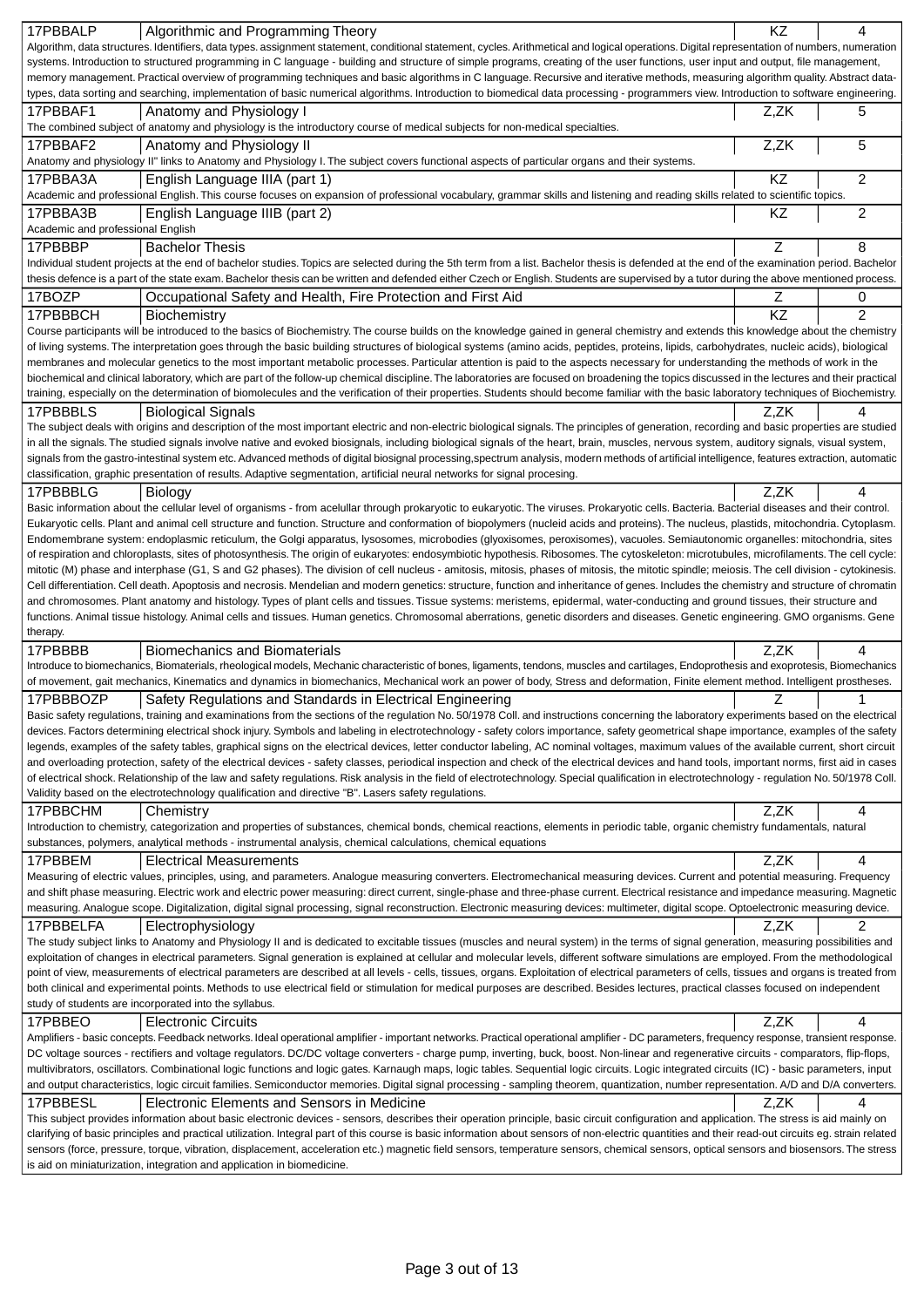| 17PBBEBI                                        | Ethics in Biomedical Engineering                                                                                                                                                                                                                                                                                                                                                | KZ          | $\overline{c}$ |
|-------------------------------------------------|---------------------------------------------------------------------------------------------------------------------------------------------------------------------------------------------------------------------------------------------------------------------------------------------------------------------------------------------------------------------------------|-------------|----------------|
|                                                 | The course introduces students to basic ethical issues in applied ethics due to a future career orientation. It develops students' ability to think in ethical contexts, discuss, argue and                                                                                                                                                                                     |             |                |
|                                                 | defend their views in ethical dilemma situations which brings medical environment.                                                                                                                                                                                                                                                                                              |             |                |
| 17PBBFY1                                        | Physics I                                                                                                                                                                                                                                                                                                                                                                       | Z,ZK        | 5              |
|                                                 | Physics I course will allow students to acquire and strengthen knowledge in these branches of physics: mechanics, thermodynamics and solid state physics. We focus on solid theoretical                                                                                                                                                                                         |             |                |
|                                                 | bases, but independent work in student labs as well as solving practical examples are also important parts of the course. Through the course we also touch the limits of the classical                                                                                                                                                                                          |             |                |
| Physics.                                        |                                                                                                                                                                                                                                                                                                                                                                                 |             |                |
| 17PBBFY2                                        | Physics II                                                                                                                                                                                                                                                                                                                                                                      | Z,ZK        | 5              |
| 17PBBFCH                                        | <b>Physical Chemistry</b>                                                                                                                                                                                                                                                                                                                                                       | Z,ZK        | 4              |
|                                                 | Mixtures of compounds. Vapour and vaporisation. Electrodes. Electrochemical potential, electrodes. Referent and measuring electrodes, ECG, EEG and EMG electrodes. Redox                                                                                                                                                                                                        |             |                |
|                                                 | potential. Inert electrodes. Membranes. Osmotic pressure. Ion-sensitive electrodes. Acidity. Measurement of pH, pO2, pCO2. Electrolysis and its application. Corrosion and protection<br>of implants. Other amalytical methods based on principles of physical chemistry.                                                                                                       |             |                |
| 17PBBISZ                                        | Information Systems in Health Care                                                                                                                                                                                                                                                                                                                                              | Z,ZK        | 4              |
|                                                 | Lectures are oriented on medical informatics definition and basic characteristic of the different specialized areas. The relations between IS and health care structure, financing and                                                                                                                                                                                          |             |                |
|                                                 | controlling are analyzed as well. Some basic information technology, HW and SW tools are described in relation to IS design. A special attention is paid to medical data coding and                                                                                                                                                                                             |             |                |
|                                                 | interpretation, data and communication standards. Different types and features of clinical and hospital IS, decision support systems and regional health care IS are analyzed and                                                                                                                                                                                               |             |                |
|                                                 | discussed. Methodology of IS development, implementation and support are presented as well.                                                                                                                                                                                                                                                                                     |             |                |
| 17PBBITT                                        | Information Technologies and Telemedicine                                                                                                                                                                                                                                                                                                                                       | ZK          | $\overline{2}$ |
|                                                 | Computer history, structure of computers, motherboard, processors, memody, graphical card, computer buses, BIOS, I/O devices, server, desktop, notebook, pocket PC, data storage,                                                                                                                                                                                               |             |                |
|                                                 | mobile devices, memory card, OS, tasks and memory management, printers scanner, multimedial devices, mass data storage, multitasking, multiprocessoring, set of instruction,                                                                                                                                                                                                    |             |                |
|                                                 | assembler, programming languages, power test, network, LAN, WAN, interner, TCP/IP, HTTP, FTP etc., client-server, gate, router, using IT in medicine and telemedicine.                                                                                                                                                                                                          |             |                |
| 17PBBITP                                        | <b>Integral Calculus</b>                                                                                                                                                                                                                                                                                                                                                        | Z,ZK        | 5              |
|                                                 | The subject is an introduction to integral calculus and integral transforms. Integral calculus: primitive function, indefinite integral, properties and methods of integration (integration by                                                                                                                                                                                  |             |                |
|                                                 | parts and by substitution, partial fractions), definite integral, properties, Newton-Leibnitz fundamental theorem, simple applications of both indefinite and definite integrals, improper<br>integral, solving differential equations (ODEs) (1st order ODEs with separable variables, linear 1st order homogenous as well as non-homogenous ODEs, 2nd order linear homogenous |             |                |
|                                                 | and non-homogenous ODEs with constant coefficients),intro to multiple integrals, particularly double integral and applications. Integral transforms: Laplace transform and inverse                                                                                                                                                                                              |             |                |
|                                                 | Laplace transform and their application for solving nth order linear ODEs with constant coefficients. Z-transform and inverse Z-transform, their application for solving nth order linear                                                                                                                                                                                       |             |                |
| difference equations.                           |                                                                                                                                                                                                                                                                                                                                                                                 |             |                |
| 17PBBKZS                                        | <b>Conventional Imaging Systems</b>                                                                                                                                                                                                                                                                                                                                             | Z,ZK        | 4              |
|                                                 | Electromagnetic radiation spectrum and relationship to the modalities of medical diagnostic imaging systems. Fundamentals of imaging theory. Application of 2D FT. Transmission                                                                                                                                                                                                 |             |                |
|                                                 | properties of imaging systems. Optical imaging systems including microscopic. Television imaging systems (including video endoscopic imaging systems). Basic digital image                                                                                                                                                                                                      |             |                |
|                                                 | pre-processing methods. Infrared imaging systems (thermal imaging/IR imaging systems). X-ray imaging systems. Gamma imaging systems. Lectures and especially the laboratory                                                                                                                                                                                                     |             |                |
|                                                 | exercises provide students with an overview of the principles of image formation in medicine for conventional imaging systems and methods. There are described methods for image<br>data sensing, digitization and subsequent processing and principles of function and properties of sensing image devices in context, which is especially relevant from the interdisciplinary |             |                |
|                                                 | point of view of the whole course and study specialization. Knowledge, skills and competences: The student is able to explain the basic physical principle of the given modalities and                                                                                                                                                                                          |             |                |
|                                                 | knows its layout including the principle of image formation. The student is able to assess, on the basis of standard definition of technical parameters that imaging system meets the                                                                                                                                                                                           |             |                |
|                                                 | physician requirements for selected modality. Such knowledge is a prerequisite to the correct process technology selection and application of the modalities as well as the minimum                                                                                                                                                                                             |             |                |
|                                                 | necessary to ensure the required quality of the resulting image data.                                                                                                                                                                                                                                                                                                           |             |                |
| 17PBBLT                                         | Clinical Laboratory Instrumentation                                                                                                                                                                                                                                                                                                                                             | Z.ZK        | 4              |
|                                                 | Clinical laboratory instrumentation introduces principles of bioanalytical methods used in clinical diagnostics. Emphasis is put on optical methods (UV-VIS spectrophotometry, IR                                                                                                                                                                                               |             |                |
|                                                 | spectroscopy, AAS, AES, fluorimetry), NMR and X-ray analysis, electrochemical and electromigration methods (ion electrodes, biosensors, electrophoresis, isoelectric focusing),                                                                                                                                                                                                 |             |                |
|                                                 | imunoassays and genetic methods (ELISA, PCR) as well as on chromatography and mass spectrometry. Contribution of lab automation to clinical diagnostics will be also discussed.                                                                                                                                                                                                 |             |                |
|                                                 | During the laboratory course students will be introduced into the basics of work in bioanalytical laboratory and lab data processing.                                                                                                                                                                                                                                           |             |                |
| 17PBBLTR                                        | <b>Medical Terminology</b><br>Attendants are made acquainted with particular terms flowing from latin but also greek expressions during their lectures. Students are continuously informed about terms of whole                                                                                                                                                                 | $\mathsf Z$ | 1              |
|                                                 | diagnosis and therapeutical procedures. Education is combined with continuous knowlegde check up through the use of tests.                                                                                                                                                                                                                                                      |             |                |
| 17PBBLPZ1                                       | Medical Devices and Equipments I (Diagnostic Devices)                                                                                                                                                                                                                                                                                                                           | Z,ZK        | 4              |
| 17PBBLPZ2                                       | Medical Devices and Equipments (Therapeutical Devices)                                                                                                                                                                                                                                                                                                                          | Z,ZK        | 4              |
| 17PBBLAD                                        |                                                                                                                                                                                                                                                                                                                                                                                 | Z,ZK        | 4              |
|                                                 | Linear Algebra and Differential Calculus<br>Differential calculus consists of: sequences and their limits. Functions of one real variable, their limits, continuity, derivatives. Local and absolute extrema of a function of one variable,                                                                                                                                     |             |                |
| investigations of functions. Taylor-polynomial. |                                                                                                                                                                                                                                                                                                                                                                                 |             |                |
| 17PBBMAZ                                        | Management and Administration in Healthcare                                                                                                                                                                                                                                                                                                                                     | KZ          | 1              |
|                                                 | Getting to know the structure of the health sector and financing models Health. Zoom administrative management issues various types of medical workplaces, their necessary                                                                                                                                                                                                      |             |                |
|                                                 | interconnection. Orientation in the specific features of health facilities and European systems of health care workplaces.                                                                                                                                                                                                                                                      |             |                |
| 17PBBMZT                                        | Management of Health Care Technology                                                                                                                                                                                                                                                                                                                                            | Z,ZK        | 2              |
|                                                 | Models for different health care facilities. Medical devices: their selection and purchase, safety and reliable operation, decommissioning and ecological liquidation. External maintenance                                                                                                                                                                                     |             |                |
|                                                 | based on agreements. Methodology of the internal maintenance. Safety risk assessment. Valid legislation and technical norms. Relationships technician-medical doctor, technician-nurse                                                                                                                                                                                          |             |                |
|                                                 | and technician-patient. Rights, duties and responsibilities of the technicians in medical health care.                                                                                                                                                                                                                                                                          |             |                |
| 17PBBMEC                                        | Mechanics                                                                                                                                                                                                                                                                                                                                                                       | Z,ZK        | 4              |
|                                                 | Cross-section characteristics, body stress state (Cauchy, geometry, compatibility and physical equations), linear elasticity theory, reaction, beam bending, normal and tangential                                                                                                                                                                                              |             |                |
| stresses, deformation, torsion influence.       |                                                                                                                                                                                                                                                                                                                                                                                 |             |                |
| 17PBBMVP                                        | Research Methodology<br>Methodical starting points of research. Methods and technology of research. Logic of scientific research. Theoretical starting points of research. Scientific information as a fool for                                                                                                                                                                 | KZ          | 2              |
|                                                 | everyday work. Structure of scientific information, possibility for their acquisition, methods of processing and application in practice. Description of principles for searching for scientific                                                                                                                                                                                |             |                |
|                                                 | information. Description of specific systems, namely from health service. Final report.                                                                                                                                                                                                                                                                                         |             |                |
| 17PBBMS                                         | <b>Modelling and Simulation</b>                                                                                                                                                                                                                                                                                                                                                 | Z,ZK        | 4              |
|                                                 | Basic concepts. Aims and consequences of modeling and simulation. The methodology of modeling and simulation. Inverse problem. Proposal for a new, respectively. additional                                                                                                                                                                                                     |             |                |
|                                                 | experiment. Compartmental models. Physiological models. Pharmacokinetics. Continuous and discrete models of population dynamics. Epidemiological models. Veneral disease                                                                                                                                                                                                        |             |                |
| models.                                         |                                                                                                                                                                                                                                                                                                                                                                                 |             |                |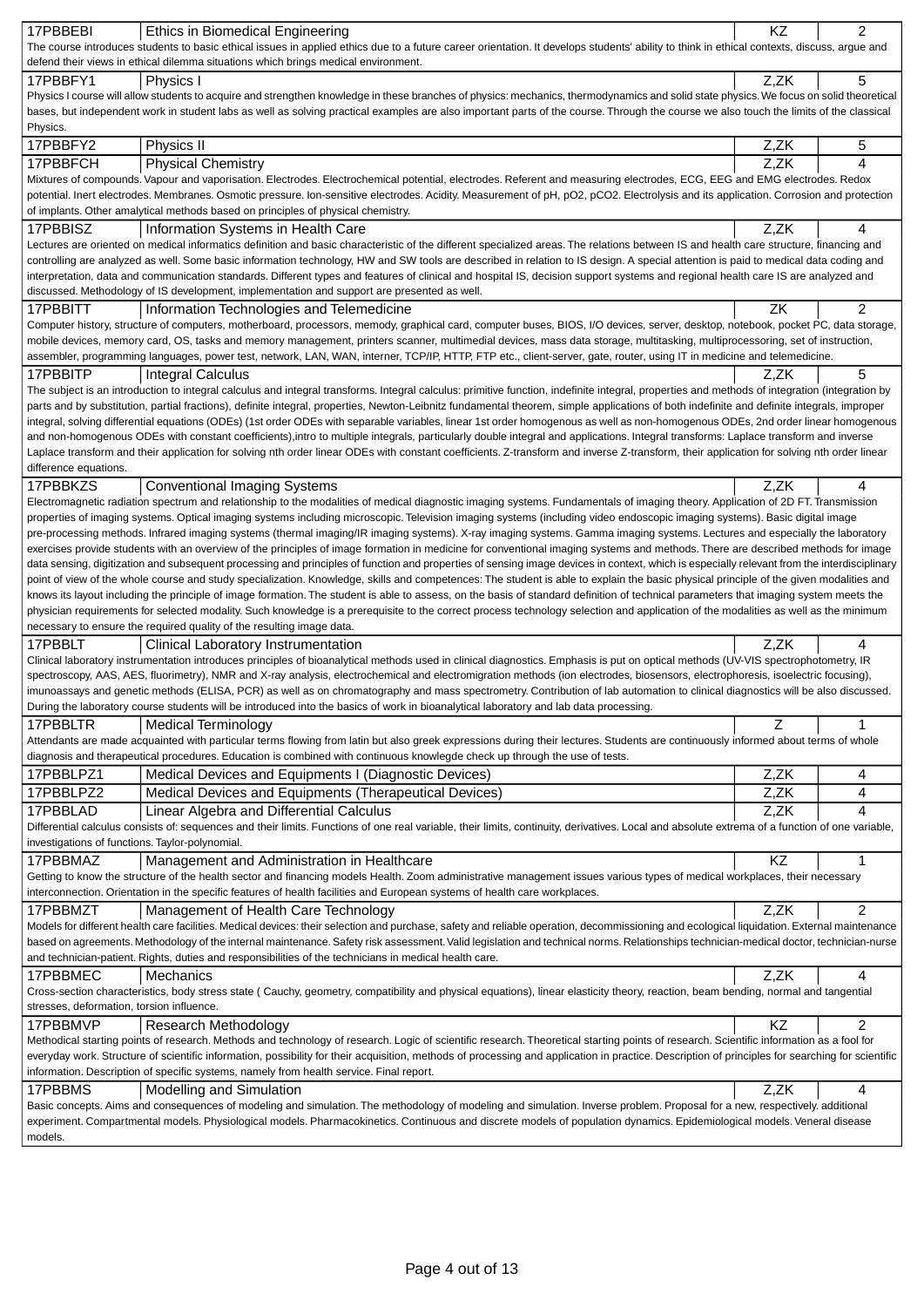| 17PBBNMP                                       | <b>Project Proposal and Management</b>                                                                                                                                                                                                                                                                                                                                               | KZ   | 2              |
|------------------------------------------------|--------------------------------------------------------------------------------------------------------------------------------------------------------------------------------------------------------------------------------------------------------------------------------------------------------------------------------------------------------------------------------------|------|----------------|
|                                                | Project management, definition of terms project, program portfolio, project life cycle, project goal and benefits, triple imperative, project success assessment. Project idea, opportunity                                                                                                                                                                                          |      |                |
|                                                | study, feasibility study (purpose, content, processing), SMART objective, stakeholders. Project identification list, logical framework. Design of project structures, stakeholders. Planning                                                                                                                                                                                         |      |                |
|                                                | of time, resources, costs, budget, changes, procurement and contractual relations, personnel management. Risk analysis and risk management, methods for risk analysis. Reporting<br>on the project status, evaluation of the current project status. information and documentation, communication. Leadership and motivation of people, negotiation and discussion procedures.       |      |                |
| Project completion, final report.              |                                                                                                                                                                                                                                                                                                                                                                                      |      |                |
| 17PBBOIZ                                       | Protection Against Effects of Ionizing Radiation<br>The aim of the course is to give students an overview of the issues related to protection against ionizing radiation and dosimetry. Characteristics of basic types of ionizing radiation                                                                                                                                         | ΚZ   | 2              |
|                                                | sources of ionizing radiation and its sources, interactions of lonising radiation with matter, quantities and units used in dosimetry and radiation protection, detection of ionizing radiation                                                                                                                                                                                      |      |                |
| and biological effects of ionizing radiation.) |                                                                                                                                                                                                                                                                                                                                                                                      |      |                |
| 17PBBPPSA                                      | Patient and Device Simulators and Testers                                                                                                                                                                                                                                                                                                                                            | Z,ZK | 4              |
|                                                | During the course attention will be given to the two large groups, i.e. patient simulators and instrumentation testers. The use of these two groups in clinical practice will also be part of                                                                                                                                                                                        |      |                |
|                                                | the course. As an essential part of the teaching will be included laboratory exercises in the workplace simulated workplace intensive care unit, where all the samples are carried out                                                                                                                                                                                               |      |                |
|                                                | with two groups of devices. The course has a direct relationship to future career opportunities. Great emphasis is placed on managing interdisciplinary teaching (especially linking                                                                                                                                                                                                 |      |                |
|                                                | physiology and engineering principles). Given the organization of teaching as a 2-hour blocks 1 for 14 days is shown below, only 7 lectures (there will be performed standard exercises<br>or intensive/block instruction will be implemented due to the time of experiments and the limited possibilities in terms of number of students).                                          |      |                |
| 17PBBPPM                                       | Programming in Matlab                                                                                                                                                                                                                                                                                                                                                                | KZ   | 2              |
|                                                | Basic description of MATLAB environment. Numerical formats. Variables and matrices. Complex numbers. Rounding numbers. Basic instructions. Matrices operations. Visualization.                                                                                                                                                                                                       |      |                |
|                                                | Simulink (basic description, exercise formulation, parameters entry). Conditional and cyclical instructions. Script creation, functions, debugging. Continuous and discrete processes.                                                                                                                                                                                               |      |                |
|                                                | Symbolical solutions. Graphical user interface creation. Applications in MATLAB.                                                                                                                                                                                                                                                                                                     |      |                |
| 17PBBPNK                                       | Design and Construction of Medical Devices/Practical Exercises                                                                                                                                                                                                                                                                                                                       | ΚZ   | 2              |
|                                                | Following situations will be addressed: properties and possibilities of instrumentation amplifier utilizitation, different ways to suppress common signal, different ways to perform galvanic                                                                                                                                                                                        |      |                |
|                                                | separation, design and development of the ECG and EEG preamplifiers, connections of specialized sensors and transducers. Course is devoted especially to students who will have                                                                                                                                                                                                      |      |                |
| use medical electronic equipment in practice.  |                                                                                                                                                                                                                                                                                                                                                                                      |      |                |
| 17PBBPMS                                       | <b>Probability and Mathematical Statistics</b>                                                                                                                                                                                                                                                                                                                                       | Z,ZK | 4              |
|                                                | Introduction to probability theory and mathematical statistics. Determinism and chance. Axiomatic definition. Random variable and its distribution function. Discrete and continuous                                                                                                                                                                                                 |      |                |
|                                                | distributions. Quintiles. Random vectors. Conditioning and independence. Functions of random variables. Characteristics of random variables, weak law of large numbers. The role of<br>mathematical statistics, the population and sample. Random selection. Point and interval estimates. Hypothesis testing. Goodness. Non-parametric tests.                                       |      |                |
| 17PBBPP                                        | <b>First Aid</b>                                                                                                                                                                                                                                                                                                                                                                     | ΚZ   | $\overline{2}$ |
|                                                | The course gives a brief overview of the main principles and procedures for providing urgent first aid, with special attention to the failure of vital functions and immediately life-threatening                                                                                                                                                                                    |      |                |
|                                                | conditions. In this course are also included situations of mass disability during crisis situations and emergency events including the CBRN phenomenon. After successful completion                                                                                                                                                                                                  |      |                |
|                                                | of this course students should be able to diagnose life threatening conditions and provide adequate urgent first aid.                                                                                                                                                                                                                                                                |      |                |
| 17PBBPSL                                       | Psychology                                                                                                                                                                                                                                                                                                                                                                           | ΚZ   | 2              |
|                                                | Development, methodology and method of psychology. Mental activities and psychic processes, psychology of personality, object of psychology and their formation and development.                                                                                                                                                                                                     |      |                |
|                                                | Modern psychology its concept and theory, psychic processes and stages. Psychological interpretation of personality. Application of knowledge in medical situations. Relation between                                                                                                                                                                                                |      |                |
|                                                | technician and medical doctor, technician and patient, technician and nurse. Communication as a tool for good cooperation amongst people and helps in interactions with them. Basic                                                                                                                                                                                                  |      |                |
|                                                |                                                                                                                                                                                                                                                                                                                                                                                      |      |                |
|                                                | expression and communication skills. Use of elocution and gestures in personal expression. Verbal and nonverbal communication. Dialogs, types of dialogs, questions during dialog.                                                                                                                                                                                                   |      |                |
|                                                | Model situations. Communication process as part of economics - components, tools and functions.                                                                                                                                                                                                                                                                                      |      |                |
| 17PBBROP                                       | <b>Guided Practical Training</b>                                                                                                                                                                                                                                                                                                                                                     | Ζ    | 0              |
| 17PBBSPR2                                      | Semestral Project II.                                                                                                                                                                                                                                                                                                                                                                | KZ   | 4              |
|                                                | Basic communication and presentation skills. Creation of presentations and written texts. Typography rules. Types, purpose and requirements of technical presentations and technical<br>texts. Writing a commented bibliographic search.                                                                                                                                             |      |                |
| 17PBBSEL                                       | <b>Power Engineering</b>                                                                                                                                                                                                                                                                                                                                                             | Z,ZK | 4              |
|                                                | Basic power electronics, power supplies units including electrochemical supplies, rectifiers, stabilizers, common types of motors, basic distributions of electricity, types of electric systems                                                                                                                                                                                     |      |                |
|                                                | and connecting of electric appliances with sight on medical purposes. The knowledge will be checked in the laboratory by mean of practical examples during the work in the laboratory.                                                                                                                                                                                               |      |                |
| 17PBBSPT                                       | Equipments for Anaesthesiology and Resuscitation                                                                                                                                                                                                                                                                                                                                     | Z,ZK | 4              |
|                                                | Overview of the equipment, general requirements. Principles and adverse effects of artificial lung ventilation. Conventional and unconventional ventilatory regimens, ventilators. Principles                                                                                                                                                                                        |      |                |
|                                                | and equipment in anaesthesiology. Anaesthetics. Humidification and humidifiers. Bedside monitors. Other diagnostic and therapeutic equipment for CCM (ITU) departments.                                                                                                                                                                                                              |      |                |
| 17PBBTEL                                       | Theory of Electrical Engineering                                                                                                                                                                                                                                                                                                                                                     | Z,ZK | 4              |
|                                                | Electric current, DC and AC currents. Electrical curcuits including R, L, C. Power of electric current, thermal effect of electric current. Distribution of electrical energy. Connection of the<br>electrical systems. Input resistance and impedance, idle voltage, inner resistance and impedance of the source, mutual loading of the source and electrical appliance, impedance |      |                |
|                                                | matching. Properties of circuits in time and frequency domain. Transient action in DC circuits, frequency characteristics of the L/C circuit. Electrical current in semiconductor, type of                                                                                                                                                                                           |      |                |
|                                                | the conductivity, creation of the semiconductor crossing, properties in the forward and reverse direction. Bipolar transistor - transistor effect, basic principle in elementary circuit. Unipolar                                                                                                                                                                                   |      |                |
|                                                | transistor. Unipolar transistors with complementary vodivosti (CMOS). Electromagnetic effects (induction, magnetization, force effect). Electromagnetic wave, spreading, interference,                                                                                                                                                                                               |      |                |
|                                                | electromagnetic compatibility. Soft and hard magnetic materials. Transformers construction and parameters. Magnetic recording and reproduction of signals. Electromotors principles.                                                                                                                                                                                                 |      |                |
| 17PBBTZS                                       | <b>Tomographical Imaging Systems</b>                                                                                                                                                                                                                                                                                                                                                 | Z,ZK | 4              |
|                                                | Ultrasound medical imaging systems (US). Doppler systems. Computed tomography - CT (fundamental principle, system layout and arrangements, fundamental physical principle,                                                                                                                                                                                                           |      |                |
|                                                | development versions, reconstruction fundamental principles). Magnetic resonance imaging (MRI). Positron emission tomography (PET) and single photon emission computed                                                                                                                                                                                                               |      |                |
|                                                | tomography (SPECT). Specialized - hybride imaging systems. Lectures and especially the laboratory exercises provide students with an overview of the principles of image formation<br>in medicine for tomographical and computed tomography based imaging systems and methods. There are described methods for image data sensing, digitization and subsequent                       |      |                |
|                                                | processing and principles of function and properties of sensing image devices in context, which is especially relevant from the interdisciplinary point of view of the whole course and                                                                                                                                                                                              |      |                |
|                                                | study specialization. Knowledge, skills and competences: The student is able to explain the basic physical principle of the given modalities and knows its layout including the principle                                                                                                                                                                                            |      |                |
|                                                | of image formation. The student is able to assess, on the basis of standard definition of technical parameters that imaging system meets the physician requirements for selected                                                                                                                                                                                                     |      |                |
|                                                | modality. Such knowledge is a prerequisite to the correct process technology selection and application of the modalities as well as the minimum necessary to ensure the required quality                                                                                                                                                                                             |      |                |
| of the resulting image data.                   |                                                                                                                                                                                                                                                                                                                                                                                      |      |                |
| 17PBBUSS                                       | Introduction to Signals and Systems<br>To introduce students to basics of theory of signals and systems. To explain main principles on applications from biology and medicine. To become acquainted with basic mutual                                                                                                                                                                | Z,ZK | 4              |
|                                                | relations in computer laboratories by means of MATLAB.                                                                                                                                                                                                                                                                                                                               |      |                |
| 17PBBZPD                                       | Fundamentals of Pathology, Hygiene and Epidemiology                                                                                                                                                                                                                                                                                                                                  | ZK   | 4              |
|                                                | The subject provides a brief, clear and integral concept of medical branches, particularly internal medicine. The purpose of the subject is to acquaint the students with basic diseases,                                                                                                                                                                                            |      |                |
|                                                | primary and secondary prevention of internal diseases and to define terms associated with the consideration of the patient health condition. The student should be able to compare                                                                                                                                                                                                   |      |                |
|                                                | and differentiate from each other methods of health examination, described procedures for the basic clinical examination and understand its principle and importance. He/she is supposed<br>to know methods of monitoring the patient health condition.                                                                                                                              |      |                |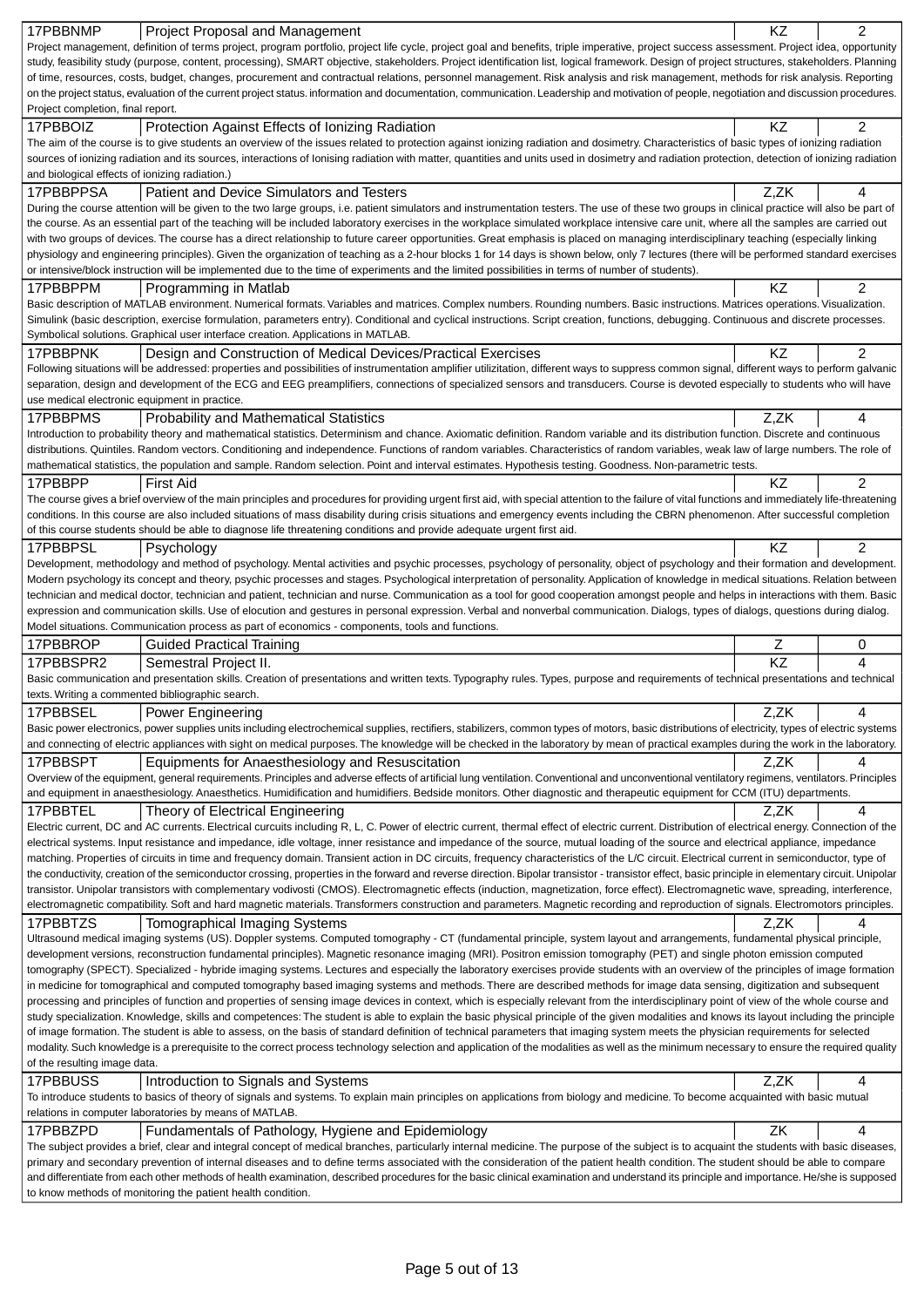| 17PBBZLN | Legislation in Health Care and Technical Standards                                                                                                                                           | KZ |  |
|----------|----------------------------------------------------------------------------------------------------------------------------------------------------------------------------------------------|----|--|
|          | Health Services Act. Act on Professional Qualification for the Pursuit of the Medical Profession and on Further Education in Health Care (the Act on Medical Professions) and its            |    |  |
|          | implementing decrees. EU directives on medical devices. Act on Technical Requirements for Products. Government Regulation to the Act on Technical Requirements for Products.                 |    |  |
|          | Structure of institutions dealing with the creation of technical standards in the Czech Republic and in the world. Technical standards relating to medical devices. Atomic law. Procedures   |    |  |
|          | for placing new medical devices on the market. Clinical testing of instruments. The role of testing laboratories. Some facts and experiences from abroad. Legislation on Good Manufacturing, |    |  |
|          | Laboratory and Clinical Practice (GMP, GLP and GCP).                                                                                                                                         |    |  |

Name of the block: Compulsory elective courses Minimal number of credits of the block: 10 The role of the block: S

## Code of the group: 17PBB PV 2S 17

Name of the group: Biomedical Technician compulsory optional course 2nd semester 17 Requirement credits in the group: In this group you have to gain at least 2 credits (at most 8) Requirement courses in the group: In this group you have to complete at least 1 course ( at most 4) Credits in the group: 2

### Note on the group:

| Code     | Name of the course / Name of the group of courses<br>(in case of groups of courses the list of codes of their<br>members)<br>Tutors, <b>authors</b> and guarantors (gar.) | Completion Credits   Scope Semester |   |         | Role |
|----------|---------------------------------------------------------------------------------------------------------------------------------------------------------------------------|-------------------------------------|---|---------|------|
| 17PBBBUI | <b>Biological Effects of Ionizing Radiation</b><br>Leoš Navrátil                                                                                                          | KZ                                  | 2 | 2P      |      |
| 17PBBEZP | <b>Economics of Health Services</b><br>Ji í Petrá ek                                                                                                                      | KZ                                  | 2 | $1P+1S$ | S    |
| 17PBBMAT | <b>Marketing of Medical Technology</b>                                                                                                                                    | KZ                                  | ົ | 2P      | S    |
| 17PBBPPP | <b>Programming Tools</b><br>Pavel Smr ka                                                                                                                                  | KZ                                  | 2 | 2C      |      |

#### **Characteristics of the courses of this group of Study Plan: Code=17PBB PV 2S 17 Name=Biomedical Technician compulsory optional course 2nd semester 17**

| 17PBBBUI                                                                                                                                                                                     | Biological Effects of Ionizing Radiation                                                                                                                                                    | ΚZ |  |  |
|----------------------------------------------------------------------------------------------------------------------------------------------------------------------------------------------|---------------------------------------------------------------------------------------------------------------------------------------------------------------------------------------------|----|--|--|
| The lectures will give an overview of basic radiation biology. Students will become familiar with the biological effects of ionizing radiation: the physical and chemical processes by which |                                                                                                                                                                                             |    |  |  |
| radiation causes damage to the biological material; mechanisms of radiation action on the DNA and other constituents of the cell; types of damage and their repair; subcellular and          |                                                                                                                                                                                             |    |  |  |
|                                                                                                                                                                                              | cellular sensitivity and radiation response; physical, chemical and biological modifiers of radiation action; theories and models of cellular survival; and radiation biology of normal and |    |  |  |
| neoplastic tissues.                                                                                                                                                                          |                                                                                                                                                                                             |    |  |  |
| 17PBBEZP                                                                                                                                                                                     | <b>Economics of Health Services</b>                                                                                                                                                         | ΚZ |  |  |
|                                                                                                                                                                                              | Introduction to Economics of medical facilities, main terms. Investments in healthcare - economic balance. Investment planning and management, interconnection between maintenance          |    |  |  |
|                                                                                                                                                                                              | and investments, contracts. Costs incurred by legislation and mere operation of the technology. Return on investments, risk analysis. Commodity knowledge of consumables and spare          |    |  |  |
|                                                                                                                                                                                              | parts. Prices of medical devices consumables and tools.                                                                                                                                     |    |  |  |
| 17PBBMAT                                                                                                                                                                                     | Marketing of Medical Technology                                                                                                                                                             | ΚZ |  |  |
|                                                                                                                                                                                              | Marketing fundamentals, products management, basic knowledge concerning export activities in the field of marketing and commercial health care technology. Practical cases are              |    |  |  |
|                                                                                                                                                                                              | presented including health care technology companies from the Czech Republic. Discussion and analysis of the real products are included in the exercises.                                   |    |  |  |
| 17PBBPPP                                                                                                                                                                                     | <b>Programming Tools</b>                                                                                                                                                                    | KZ |  |  |
| Introduction to modern software resources in MS Windows and GNU/Linux environment - office applications, basic visualisation of experimental data, graphical presentation, Internet          |                                                                                                                                                                                             |    |  |  |
|                                                                                                                                                                                              | communication. Data formats, compatibility. Selected parts of the course are compatible with the ECDL (European Computer Driving Licence) knowldege sylabus.                                |    |  |  |

## Code of the group: 17PBB PV 3S 17

Name of the group: Biomedical Technician compulsory optional course 3rd semester 17 Requirement credits in the group: In this group you have to gain at least 2 credits (at most 8) Requirement courses in the group: In this group you have to complete at least 1 course ( at most 4) Credits in the group: 2

Note on the group:

| Code       | Name of the course / Name of the group of courses<br>(in case of groups of courses the list of codes of their<br>members)<br>Tutors, <b>authors</b> and guarantors (gar.) | Completion Credits   Scope  Semester |   |         |   | Role |
|------------|---------------------------------------------------------------------------------------------------------------------------------------------------------------------------|--------------------------------------|---|---------|---|------|
| 17PBBBFT   | <b>Biophotonics</b>                                                                                                                                                       | K7                                   |   | 2P      |   | S    |
| 17PBBFVP   | <b>Multivariable Calculus</b><br>Jana Urzová                                                                                                                              | KZ                                   | 2 | $1P+1C$ |   |      |
| 17PBBMFJ   | <b>Physical Phenomena Modeling in COMSOL Multiphysics</b><br>David Vrba                                                                                                   | K7                                   | 2 | $1P+1C$ |   | S    |
| 17PBBPMP1A | Devices, Methods and Procedures in Clinical Practice I                                                                                                                    | KZ                                   | 2 | $1P+1L$ | 7 | S    |

**Characteristics of the courses of this group of Study Plan: Code=17PBB PV 3S 17 Name=Biomedical Technician compulsory optional course 3rd semester 17**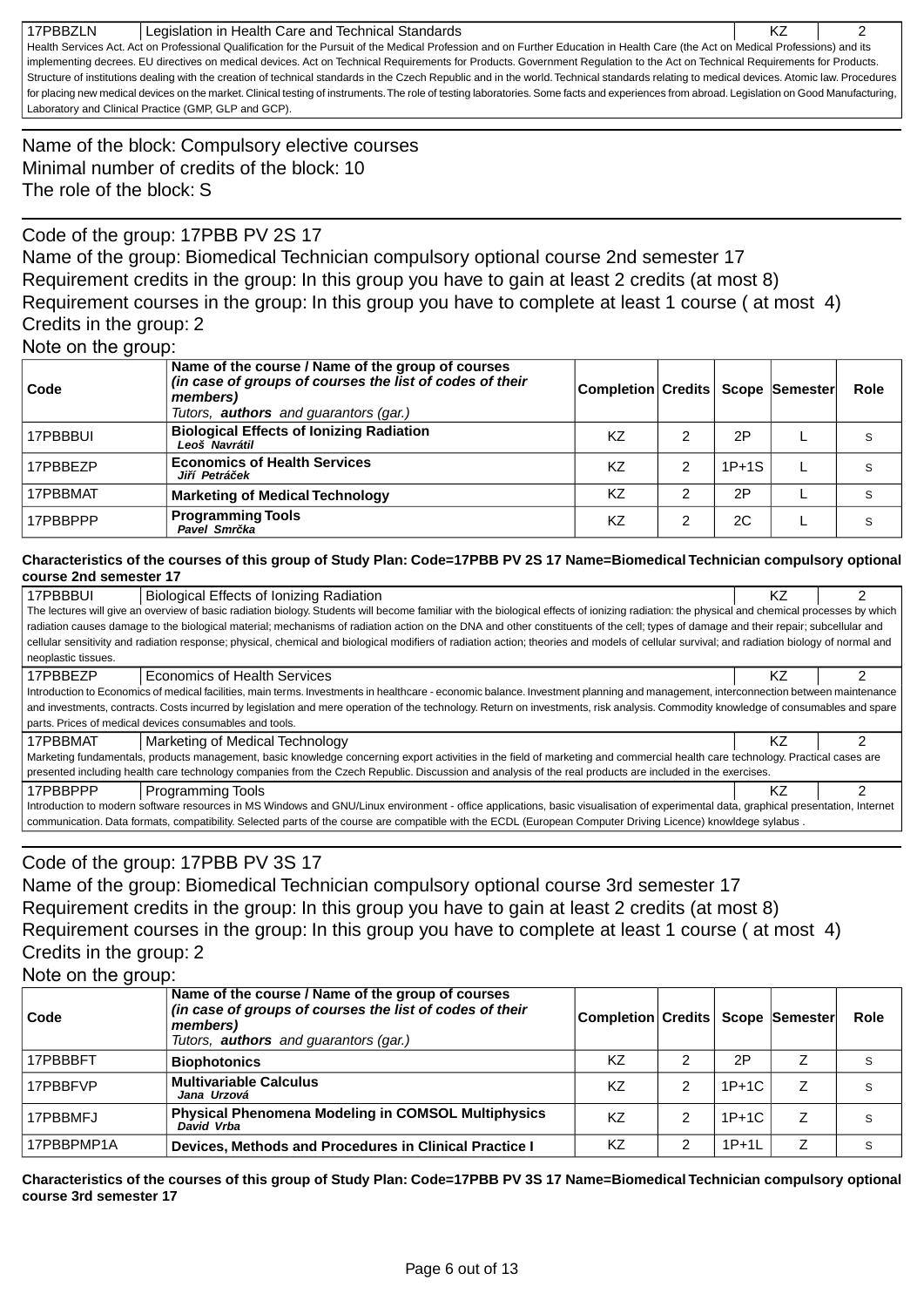| 17PBBBFT                                                                                                                                                                                      | <b>Biophotonics</b>                                                                                                                                                                             | ΚZ |   |  |  |
|-----------------------------------------------------------------------------------------------------------------------------------------------------------------------------------------------|-------------------------------------------------------------------------------------------------------------------------------------------------------------------------------------------------|----|---|--|--|
|                                                                                                                                                                                               | Overview of principles and applications in the interdisciplinary sphere, connecting physics, optics and biology. Interaction of laser radiation with matter, interaction of radiation with      |    |   |  |  |
|                                                                                                                                                                                               | tissue, biology basics, photobiology, bioimaging, basics of lasers, laser safety, optical biosensors, photodynamical therapy, optical manipulation with cells, nanotechnology for biophotonics, |    |   |  |  |
| biomaterials for photonics.                                                                                                                                                                   |                                                                                                                                                                                                 |    |   |  |  |
|                                                                                                                                                                                               |                                                                                                                                                                                                 | ΚZ |   |  |  |
| 17PBBFVP                                                                                                                                                                                      | Multivariable Calculus                                                                                                                                                                          |    |   |  |  |
|                                                                                                                                                                                               | The course is focused at elements of calculus in two and more variables and at real, complex and functional series. Calculus in two variables: notion of a limit and continuity, partial        |    |   |  |  |
|                                                                                                                                                                                               | derivative, differential and its applications. Derivative of a composed function, derivative of an implicit function. Higher order derivatives, local extremes. Constrained extremes, least     |    |   |  |  |
|                                                                                                                                                                                               | squares method. Double and triple integrals, geometrical interpretation, Fubini theorem. Integration by substitution in double and triple integral. Complex sequences, series of numbers.       |    |   |  |  |
|                                                                                                                                                                                               | Convergence of complex series. Functional series and their convergence, power series. Taylor series. .                                                                                          |    |   |  |  |
| 17PBBMFJ                                                                                                                                                                                      | Physical Phenomena Modeling in COMSOL Multiphysics                                                                                                                                              | ΚZ | 2 |  |  |
|                                                                                                                                                                                               | Numerical simulations are increasingly being used to develop new and optimize existing products and devices. Numerical simulations can greatly reduce the number of prototypes                  |    |   |  |  |
|                                                                                                                                                                                               | needed and thus significantly accelerate and reduce development costs. Another sector where numerical simulations are used is a sector where it is difficult to verify ongoing physical         |    |   |  |  |
|                                                                                                                                                                                               | processes (eg, heating the biological tissue under electrodes for direct brain simulation). Last but not least, based on numerical simulations, we can plan treatment where, based on           |    |   |  |  |
|                                                                                                                                                                                               | knowledge of material properties, we can define the amount of power delivered to the device (eg radiofrequency ablation in oncology or cardiac surgery). Computer modeling involves             |    |   |  |  |
|                                                                                                                                                                                               | the creation of geometry, setting of material properties and boundary conditions and, last but not least, the choice of differential equations, the method of discretization of the computing   |    |   |  |  |
|                                                                                                                                                                                               | area and the processing of results. The accuracy of the results obtained, the length of calculations and the computational power requirements are very dependent on the numerical               |    |   |  |  |
|                                                                                                                                                                                               | model setting. The lectures cover the most common problems in electrical engineering, thermics, mechanics, chemistry, acoustics and fluid dynamics. The acquired knowledge will be              |    |   |  |  |
|                                                                                                                                                                                               | tested by the students when designing individual parts of devices and devices.                                                                                                                  |    |   |  |  |
| 17PBBPMP1A                                                                                                                                                                                    | Devices, Methods and Procedures in Clinical Practice I                                                                                                                                          | K7 | 2 |  |  |
|                                                                                                                                                                                               |                                                                                                                                                                                                 |    |   |  |  |
| Introducing the hospital, test, projects at the University Hospital Motol, DAICM for childrens, calibration gas analyzer PrinterNOx, laser marking of operational tools, hospital information |                                                                                                                                                                                                 |    |   |  |  |
|                                                                                                                                                                                               | systems - SW for administration of medical devices, radiotherapy, infusion technology, breathing apparatus - ventilation, ventilators, DAICM - depatment of anaesthesiology and critical        |    |   |  |  |
|                                                                                                                                                                                               | care medicine, department of medical imaging - MRI, X-ray, internal safety check, pediatrics, endoscopy, immunology, blood bank, vacuum therapy, operating theaters-anesthesia,                 |    |   |  |  |
|                                                                                                                                                                                               | department of nuclear medicine, central sterilization, tube post, summary of practice.                                                                                                          |    |   |  |  |

## Code of the group: 17PBB PV 4S 17

Name of the group: Biomedical Technician compulsory optional course 4th semester 17 Requirement credits in the group: In this group you have to gain at least 2 credits (at most 10) Requirement courses in the group: In this group you have to complete at least 1 course ( at most 5) Credits in the group: 2

## Note on the group:

| Code       | Name of the course / Name of the group of courses<br>(in case of groups of courses the list of codes of their<br>members)<br>Tutors, <b>authors</b> and guarantors (gar.) | Completion Credits   Scope   Semester |   |         | Role |
|------------|---------------------------------------------------------------------------------------------------------------------------------------------------------------------------|---------------------------------------|---|---------|------|
| 17PBBDIZ   | <b>Detectors of Ionizing Radiation</b>                                                                                                                                    | ΚZ                                    |   | 2P      |      |
| 17PBBFY3   | <b>Physics III</b><br>Eva Urbánková Eva Urbánková                                                                                                                         | KZ                                    | 2 | $1P+1L$ |      |
| 17PBBMDT   | <b>Microwave Diagnostics and Therapy</b><br>Jan Vrba <b>David Vrba</b>                                                                                                    | ΚZ                                    | 2 | $1P+1C$ |      |
| 17PBBPMP2A | Devices, Methods and Procedures in Clinical Practise II                                                                                                                   | KZ                                    | 2 | $1P+1L$ | S    |
| 17PBBSPR1  | Semestral project I.<br>Petr Kudrna                                                                                                                                       | KZ                                    | 2 | 2C      |      |

#### **Characteristics of the courses of this group of Study Plan: Code=17PBB PV 4S 17 Name=Biomedical Technician compulsory optional course 4th semester 17**

| 17PBBDIZ<br>Detectors of Ionizing Radiation                                                                                                                                                  | ΚZ |   |  |  |  |
|----------------------------------------------------------------------------------------------------------------------------------------------------------------------------------------------|----|---|--|--|--|
| Types of gas filled detectors, DC mode of IC, pulse mode of IC, proportional counters, pulse shape of proportional counter, neutron detection and spectrometry by means of nuclear           |    |   |  |  |  |
| reactions, principle of Geiger-Mueller counters, corona counter, preliminary of the scintillation detectors, exploitation of organic (solid and/or liquid) scintillators, Cerenkov detector, |    |   |  |  |  |
| semiconductor detectors, Li compensated Ge detectors and HPGe detectors as photon detector.                                                                                                  |    |   |  |  |  |
| 17PBBFY3<br>Physics III                                                                                                                                                                      | ΚZ |   |  |  |  |
| The course extends the previous courses Physics I. and Physics II. It focuses on phenomena related to waves (mechanic or electromagnetic waves) and their applications in science,           |    |   |  |  |  |
| technics and medicine. In the first part, acoustics and applications of ultrasound will be presented. The second part describes wave and geometric optics. We will also touch basics of      |    |   |  |  |  |
| quantum mechanics.                                                                                                                                                                           |    |   |  |  |  |
| 17PBBMDT<br>Microwave Diagnostics and Therapy                                                                                                                                                | ΚZ |   |  |  |  |
| Interaction of the EM field with biological tissues and its use in diagnostics and therapy. Numerical methods suitable for modeling these interactions. Basics of microwave imaging          |    |   |  |  |  |
| (MWI). Perspective application of microwave techniques in medical diagnostics: non-invasive monitoring of blood glucose concentration, microwave detection and classification of             |    |   |  |  |  |
| cerebral vascular events and early detection of breast cancer. Therapeutic systems and applicators for microwave and RF local and regional hyperthermia. Planning treatment. Design          |    |   |  |  |  |
| and testing of applicators.                                                                                                                                                                  |    |   |  |  |  |
| 17PBBPMP2A<br>Devices, Methods and Procedures in Clinical Practise II                                                                                                                        | ΚZ |   |  |  |  |
| In this course will be applied focus on the following issues: operation and documentation of the results of imaging methods, the relationship between imaging methods and systems to         |    |   |  |  |  |
| the HIS, basic concepts and methods in various fields of diagnostic imaging, basic imaging systems from the perspective of interpretation and description of images, from the field of       |    |   |  |  |  |
| diagnostic imaging practice (radiology, ultrasonography, magnetic resonance imaging, nuclear medicine, endoscopy, PET, SPECT).                                                               |    |   |  |  |  |
| 17PBBSPR1<br>Semestral project I.                                                                                                                                                            | ΚZ | 2 |  |  |  |
| Basic communication and presentation skills, including team work, team heading and project management. Creation of presentations and written texts. Typography rules. Types,                 |    |   |  |  |  |
| purpose and requirements of technical presentations and technical texts. Writing a commented bibliographic search.                                                                           |    |   |  |  |  |
|                                                                                                                                                                                              |    |   |  |  |  |

## Code of the group: 17PBB PV 5S 17

Name of the group: Biomedical Technician compulsory optional course 5th semester 17 Requirement credits in the group: In this group you have to gain at least 2 credits (at most 8)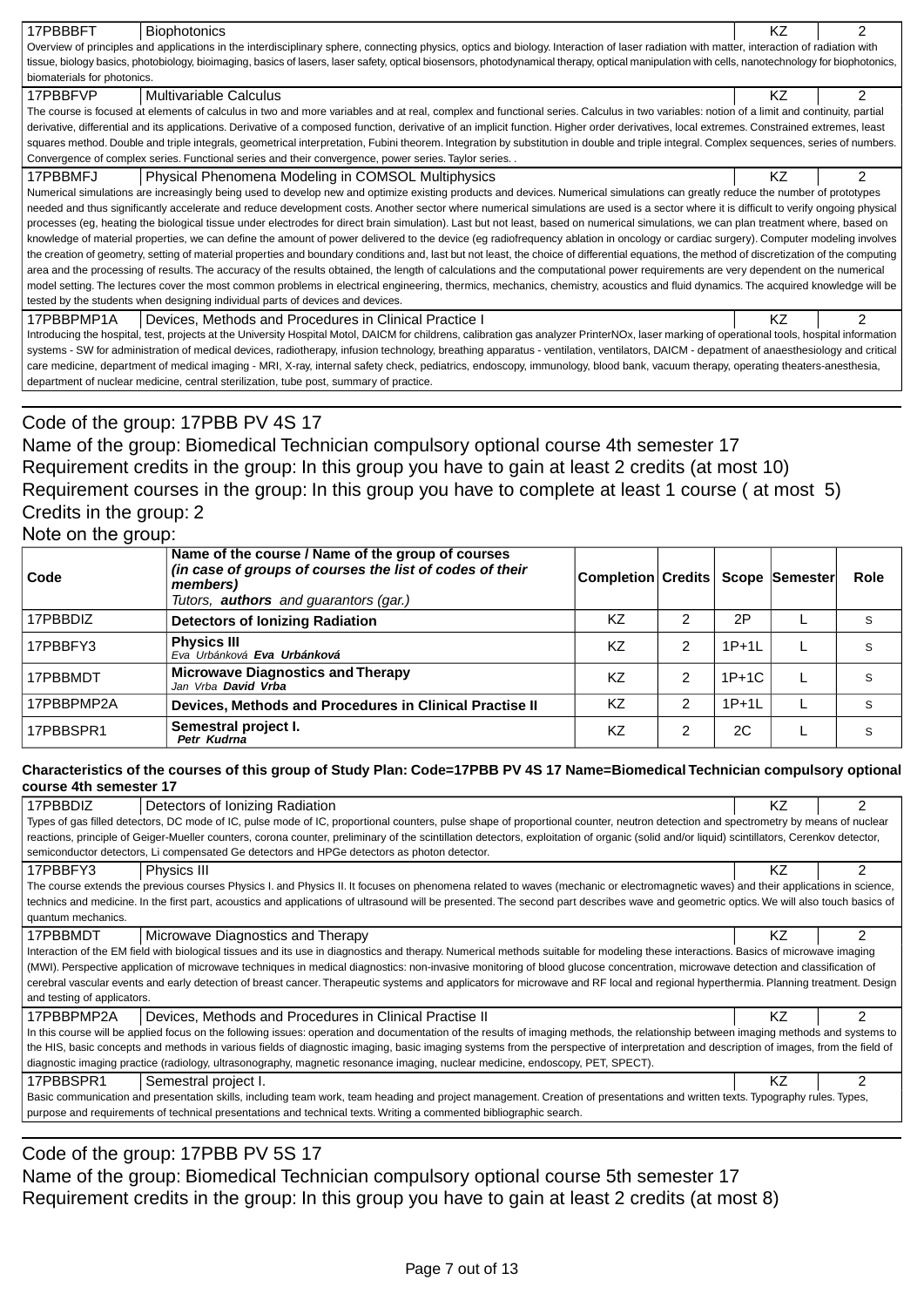### Requirement courses in the group: In this group you have to complete at least 1 course ( at most 4) Credits in the group: 2 Note on the group:

| Code     | Name of the course / Name of the group of courses<br>(in case of groups of courses the list of codes of their<br>members)<br>Tutors, <b>authors</b> and guarantors (gar.) | Completion Credits   Scope Semester |   |         | <b>Role</b> |
|----------|---------------------------------------------------------------------------------------------------------------------------------------------------------------------------|-------------------------------------|---|---------|-------------|
| 17PBBAZD | <b>Biomedical Data Analysis and Processing</b><br>Jan Kauler, Tereza Duspivová <b>Jan Kauler</b> Jan Kauler (Gar.)                                                        | K7                                  | 2 | $1P+1C$ | S           |
| 17PBBMTB | <b>Microprocessors in Biomedicine</b><br>Pavel Smr ka Pavel Smr ka Pavel Smr ka (Gar.)                                                                                    | K7                                  | 2 | $1P+1L$ | S           |
| 17PBBVBI | <b>Virtual Bioinstrumentation</b><br>Roman Mat jka Roman Mat jka Roman Mat jka (Gar.)                                                                                     | ΚZ                                  | 2 | $1P+1L$ | S           |
| 17PBBZOD | Image Data Processing<br>Zoltán Szabó <b>Zoltán Szabó</b> Zoltán Szabó (Gar.)                                                                                             | KZ                                  | 2 | $1P+1L$ | S           |

#### **Characteristics of the courses of this group of Study Plan: Code=17PBB PV 5S 17 Name=Biomedical Technician compulsory optional course 5th semester 17**

| 17PBBAZD                                                                                                                                                                       | Biomedical Data Analysis and Processing                                                                                                                                                  | KZ |  |
|--------------------------------------------------------------------------------------------------------------------------------------------------------------------------------|------------------------------------------------------------------------------------------------------------------------------------------------------------------------------------------|----|--|
|                                                                                                                                                                                | Time series analysis, trends, mutual dependency, stationarity. Correlation function and covariance function. Algorithms of correlation function estimation. Impact of removing trends to |    |  |
|                                                                                                                                                                                | autocorrelation function. Periodogram - relationship between corellogram and periodogram. Frequency spectrum, spectrum of random signals. Linear frequency filtering. AR, ARMA,          |    |  |
|                                                                                                                                                                                | and MA processes. Spectral analysis. FFT algorithm. Non-parametric methods of the frequency spectrum estimation. Positives and negatives of the specteal analysis. Repeated              |    |  |
|                                                                                                                                                                                | measurements and analysis of their properties. AR a ARMA model parameter identification. Prediction. Bivariance analysis of time series - cross-correlation and cross-covariance and     |    |  |
| their estimation. Bispectrum.                                                                                                                                                  |                                                                                                                                                                                          |    |  |
| 17PBBMTB                                                                                                                                                                       | Microprocessors in Biomedicine                                                                                                                                                           | ΚZ |  |
|                                                                                                                                                                                | Introduction to embedded microprocessor systems in medicine, principles and structure of microcontrolers, logical circuits. Interconnection with common peripheral devices: AD and       |    |  |
|                                                                                                                                                                                | DA converters, serial communication, RS232, Ethernet, WIFI, Bluetooth and mobile 3G/4G communication, GPS localization. Examples of embedded systems on architectures ATMega             |    |  |
|                                                                                                                                                                                | and ARM Coretx M. Introduction to multiplatform software development fo embedded systems.                                                                                                |    |  |
| 17PBBVBI                                                                                                                                                                       | <b>Virtual Bioinstrumentation</b>                                                                                                                                                        | ΚZ |  |
| 17PBBZOD                                                                                                                                                                       | Image Data Processing                                                                                                                                                                    | ΚZ |  |
|                                                                                                                                                                                | Continuous image representation, linear 2D systems, 2D spectrum, Digital representation of images, Basic image characteristics: brightness, contrast, resolution, noise, look up tables, |    |  |
| histogram, Discrete Fourier transform, discrete cosine transform, image enhancement, geometric operations, image filtering, morphological operations, image restoration, image |                                                                                                                                                                                          |    |  |
|                                                                                                                                                                                | segmentation, basic principles of image compression.                                                                                                                                     |    |  |

## Code of the group: 17PBB PV 6S 17

Name of the group: Biomedical Technician compulsory optional course 6th semester 17 Requirement credits in the group: In this group you have to gain at least 2 credits (at most 8) Requirement courses in the group: In this group you have to complete at least 1 course ( at most 4) Credits in the group: 2

### Note on the group:

| Code     | Name of the course / Name of the group of courses<br>(in case of groups of courses the list of codes of their<br>members)<br>Tutors, <b>authors</b> and guarantors (gar.) | Completion Credits   Scope   Semester |                |         | Role |
|----------|---------------------------------------------------------------------------------------------------------------------------------------------------------------------------|---------------------------------------|----------------|---------|------|
| 17PBBAZC | Algorithms for Biosignal Processing in the C Language<br>Pavel Smr ka Pavel Smr ka Pavel Smr ka (Gar.)                                                                    | K7                                    | 2              | $1P+1C$ |      |
| 17PBBEMP | <b>Electromagnetic Fields of Living Organisms</b><br>Jan Vrba, Peter Kneppo Jan Vrba Peter Kneppo (Gar.)                                                                  | ΚZ                                    | 2              | $1P+1S$ | S    |
| 17PBBRI  | <b>Rehabilitation Engineering</b><br>Ji í Hozman Ji í Hozman                                                                                                              | ΚZ                                    | $\mathfrak{p}$ | $1P+1L$ | S    |
| 17PBBRBL | <b>Robotics in Medicine</b><br>Jan Kauler <b>Jan Kauler</b>                                                                                                               | ΚZ                                    | 2              | $1P+1L$ |      |

#### **Characteristics of the courses of this group of Study Plan: Code=17PBB PV 6S 17 Name=Biomedical Technician compulsory optional course 6th semester 17**

| 17PBBAZC | Algorithms for Biosignal Processing in the C Language                                                                                                                                     | ΚZ |  |
|----------|-------------------------------------------------------------------------------------------------------------------------------------------------------------------------------------------|----|--|
|          | Algorithms for preprocessing and intelligent segmentation of the biological time-series in C and C++. Algorithms of FFT, SFFT and Wavelet Transform. Calculation of the cross-correlation |    |  |
|          | and autocorrelation functions. Method of moving window, extraction of attributes. Example implementations of the fuzzy rules and neural network. Algorithms for design and realisation    |    |  |
|          | of the FIR a IIR filters. Methods of biosignal visualisation.                                                                                                                             |    |  |
| 17PBBEMP | Electromagnetic Fields of Living Organisms                                                                                                                                                | ΚZ |  |
|          | Fundamental physical knowledge and electrostatic and magnetic field equations. Anatomical and physiological fundamentals of bioelectromagnetism. Bioelectric sources and conductive       |    |  |
|          | environment. Electrodynamics of bioelectrical fields, electrodynamic aspects of mathematical modeling of the electrocardiography and electroencephalography. Topographical concepts       |    |  |
|          | of bioelectrical and biomagnetical measurement. Measurement methods. Stimulation.                                                                                                         |    |  |
| 17PBBRI  | <b>Rehabilitation Engineering</b>                                                                                                                                                         | ΚZ |  |
|          | Physiotherapy, especially physical therapy, orthotics and prosthesis, selected parts of biomechanics and ergonomy. Physical therapeutic methods, technology in therapy (ultrasound        |    |  |
|          | apparatuses and technology for radiotherapy). Replacement by sensors and possibilities of communication with computer. Artificial organs and relevant circulatory confirmatory devices.   |    |  |
|          | Implantable medical devices - pacemakers, defibrilators, cardioverters.                                                                                                                   |    |  |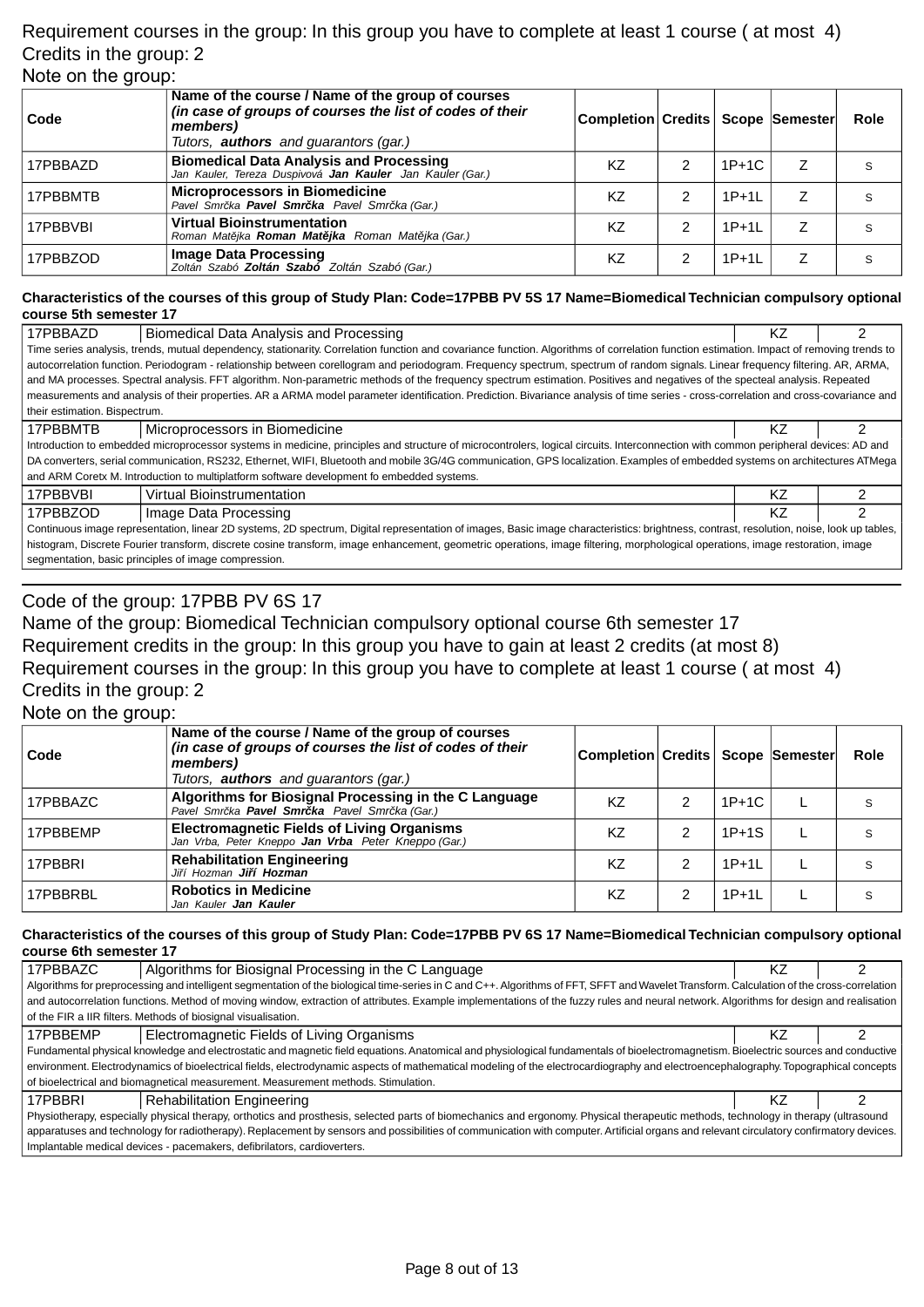| 17PBBRBL                                                                                                                                                                               | Robotics in Medicine                                                                                                                                                                       |  |  |
|----------------------------------------------------------------------------------------------------------------------------------------------------------------------------------------|--------------------------------------------------------------------------------------------------------------------------------------------------------------------------------------------|--|--|
|                                                                                                                                                                                        | Principles of robotics in medicine and laboratory technics - what kind of task is solving, synthesis of kinematics according to the task processed by robot - operational (surgical room), |  |  |
| handling (laboratory), kinematics a dynamics of robot arm - computing methodology, verification of obtained models in Matlab environment, sensors and drives used by robots applicable |                                                                                                                                                                                            |  |  |
|                                                                                                                                                                                        | in medicine, possible robot control paradigms - according human (operator) task.                                                                                                           |  |  |

## **List of courses of this pass:**

| Code      | Name of the course                                                                                                                                                                                                                                                                                                                                                                              | <b>Completion</b> | <b>Credits</b> |
|-----------|-------------------------------------------------------------------------------------------------------------------------------------------------------------------------------------------------------------------------------------------------------------------------------------------------------------------------------------------------------------------------------------------------|-------------------|----------------|
| 17BOZP    | Occupational Safety and Health, Fire Protection and First Aid                                                                                                                                                                                                                                                                                                                                   | Ζ                 | 0              |
| 17PBBA3A  | English Language IIIA (part 1)<br>Academic and professional English. This course focuses on expansion of professional vocabulary, grammar skills and listening and reading skills related to scientific topics.                                                                                                                                                                                 | KZ                | $\overline{2}$ |
| 17PBBA3B  | English Language IIIB (part 2)<br>Academic and professional English                                                                                                                                                                                                                                                                                                                             | KZ                | 2              |
| 17PBBAF1  | Anatomy and Physiology I<br>The combined subject of anatomy and physiology is the introductory course of medical subjects for non-medical specialties.                                                                                                                                                                                                                                          | Z,ZK              | 5              |
| 17PBBAF2  | Anatomy and Physiology II                                                                                                                                                                                                                                                                                                                                                                       | Z,ZK              | 5              |
|           | Anatomy and physiology II" links to Anatomy and Physiology I. The subject covers functional aspects of particular organs and their systems.                                                                                                                                                                                                                                                     |                   |                |
| 17PBBALP  | Algorithmic and Programming Theory                                                                                                                                                                                                                                                                                                                                                              | KZ                | 4              |
|           | Algorithm, data structures. Identifiers, data types. assignment statement, conditional statement, cycles. Arithmetical and logical operations. Digital representation of numbers, numeration<br>systems. Introduction to structured programming in C language - building and structure of simple programs, creating of the user functions, user input and output, file management,              |                   |                |
|           | memory management. Practical overview of programming techniques and basic algorithms in C language. Recursive and iterative methods, measuring algorithm quality. Abstract data-                                                                                                                                                                                                                |                   |                |
|           | types, data sorting and searching, implementation of basic numerical algorithms. Introduction to biomedical data processing - programmers view. Introduction to software engineering.                                                                                                                                                                                                           |                   |                |
| 17PBBAZC  | Algorithms for Biosignal Processing in the C Language<br>Algorithms for preprocessing and intelligent segmentation of the biological time-series in C and C++. Algorithms of FFT, SFFT and Wavelet Transform. Calculation of the cross-correlation                                                                                                                                              | ΚZ                | 2              |
|           | and autocorrelation functions. Method of moving window, extraction of attributes. Example implementations of the fuzzy rules and neural network. Algorithms for design and realisation                                                                                                                                                                                                          |                   |                |
|           | of the FIR a IIR filters. Methods of biosignal visualisation.                                                                                                                                                                                                                                                                                                                                   |                   |                |
| 17PBBAZD  | Biomedical Data Analysis and Processing                                                                                                                                                                                                                                                                                                                                                         | KZ                | 2              |
|           | Time series analysis, trends, mutual dependency, stationarity. Correlation function and covariance function. Algorithms of correlation function estimation. Impact of removing trends to                                                                                                                                                                                                        |                   |                |
|           | autocorrelation function. Periodogram - relationship between corellogram and periodogram. Frequency spectrum, spectrum of random signals. Linear frequency filtering. AR, ARMA,<br>and MA processes. Spectral analysis. FFT algorithm. Non-parametric methods of the frequency spectrum estimation. Positives and negatives of the specteal analysis. Repeated                                  |                   |                |
|           | measurements and analysis of their properties. AR a ARMA model parameter identification. Prediction. Bivariance analysis of time series - cross-correlation and cross-covariance and                                                                                                                                                                                                            |                   |                |
|           | their estimation. Bispectrum.                                                                                                                                                                                                                                                                                                                                                                   |                   |                |
| 17PBBBB   | <b>Biomechanics and Biomaterials</b>                                                                                                                                                                                                                                                                                                                                                            | Z,ZK              | 4              |
|           | Introduce to biomechanics, Biomaterials, rheological models, Mechanic characteristic of bones, ligaments, tendons, muscles and cartilages, Endoprothesis and exoprotesis, Biomechanics                                                                                                                                                                                                          |                   |                |
| 17PBBBCH  | of movement, gait mechanics, Kinematics and dynamics in biomechanics, Mechanical work an power of body, Stress and deformation, Finite element method. Intelligent prostheses.<br>Biochemistry                                                                                                                                                                                                  | ΚZ                | 2              |
|           | Course participants will be introduced to the basics of Biochemistry. The course builds on the knowledge gained in general chemistry and extends this knowledge about the chemistry                                                                                                                                                                                                             |                   |                |
|           | of living systems. The interpretation goes through the basic building structures of biological systems (amino acids, peptides, proteins, lipids, carbohydrates, nucleic acids), biological                                                                                                                                                                                                      |                   |                |
|           | membranes and molecular genetics to the most important metabolic processes. Particular attention is paid to the aspects necessary for understanding the methods of work in the                                                                                                                                                                                                                  |                   |                |
|           | biochemical and clinical laboratory, which are part of the follow-up chemical discipline. The laboratories are focused on broadening the topics discussed in the lectures and their practical                                                                                                                                                                                                   |                   |                |
| 17PBBBFT  | training, especially on the determination of biomolecules and the verification of their properties. Students should become familiar with the basic laboratory techniques of Biochemistry.<br><b>Biophotonics</b>                                                                                                                                                                                | KZ                | 2              |
|           | Overview of principles and applications in the interdisciplinary sphere, connecting physics, optics and biology. Interaction of laser radiation with matter, interaction of radiation with                                                                                                                                                                                                      |                   |                |
|           | tissue, biology basics, photobiology, bioimaging, basics of lasers, laser safety, optical biosensors, photodynamical therapy, optical manipulation with cells, nanotechnology for biophotonics,                                                                                                                                                                                                 |                   |                |
|           | biomaterials for photonics.                                                                                                                                                                                                                                                                                                                                                                     |                   |                |
| 17PBBBLG  | Biology                                                                                                                                                                                                                                                                                                                                                                                         | Z.ZK              | 4              |
|           | Basic information about the cellular level of organisms - from acelullar through prokaryotic to eukaryotic. The viruses. Prokaryotic cells. Bacteria. Bacterial diseases and their control.<br>Eukaryotic cells. Plant and animal cell structure and function. Structure and conformation of biopolymers (nucleid acids and proteins). The nucleus, plastids, mitochondria. Cytoplasm.          |                   |                |
|           | Endomembrane system: endoplasmic reticulum, the Golgi apparatus, lysosomes, microbodies (glyoxisomes, peroxisomes), vacuoles. Semiautonomic organelles: mitochondria, sites                                                                                                                                                                                                                     |                   |                |
|           | of respiration and chloroplasts, sites of photosynthesis. The origin of eukaryotes: endosymbiotic hypothesis. Ribosomes. The cytoskeleton: microtubules, microfilaments. The cell cycle:                                                                                                                                                                                                        |                   |                |
|           | mitotic (M) phase and interphase (G1, S and G2 phases). The division of cell nucleus - amitosis, mitosis, phases of mitosis, the mitotic spindle; meiosis. The cell division - cytokinesis.                                                                                                                                                                                                     |                   |                |
|           | Cell differentiation. Cell death. Apoptosis and necrosis. Mendelian and modern genetics: structure, function and inheritance of genes. Includes the chemistry and structure of chromatin                                                                                                                                                                                                        |                   |                |
|           | and chromosomes. Plant anatomy and histology. Types of plant cells and tissues. Tissue systems: meristems, epidermal, water-conducting and ground tissues, their structure and<br>functions. Animal tissue histology. Animal cells and tissues. Human genetics. Chromosomal aberrations, genetic disorders and diseases. Genetic engineering. GMO organisms. Gene                               |                   |                |
|           | therapy.                                                                                                                                                                                                                                                                                                                                                                                        |                   |                |
| 17PBBBLS  | <b>Biological Signals</b>                                                                                                                                                                                                                                                                                                                                                                       | Z,ZK              | 4              |
|           | The subject deals with origins and description of the most important electric and non-electric biological signals. The principles of generation, recording and basic properties are studied                                                                                                                                                                                                     |                   |                |
|           | in all the signals. The studied signals involve native and evoked biosignals, including biological signals of the heart, brain, muscles, nervous system, auditory signals, visual system,<br>signals from the gastro-intestinal system etc. Advanced methods of digital biosignal processing,spectrum analysis, modern methods of artificial intelligence, features extraction, automatic       |                   |                |
|           | classification, graphic presentation of results. Adaptive segmentation, artificial neural networks for signal procesing.                                                                                                                                                                                                                                                                        |                   |                |
| 17PBBBOZP | Safety Regulations and Standards in Electrical Engineering                                                                                                                                                                                                                                                                                                                                      | Z                 | 1              |
|           | Basic safety regulations, training and examinations from the sections of the regulation No. 50/1978 Coll. and instructions concerning the laboratory experiments based on the electrical                                                                                                                                                                                                        |                   |                |
|           | devices. Factors determining electrical shock injury. Symbols and labeling in electrotechnology - safety colors importance, safety geometrical shape importance, examples of the safety                                                                                                                                                                                                         |                   |                |
|           | legends, examples of the safety tables, graphical signs on the electrical devices, letter conductor labeling, AC nominal voltages, maximum values of the available current, short circuit                                                                                                                                                                                                       |                   |                |
|           | and overloading protection, safety of the electrical devices - safety classes, periodical inspection and check of the electrical devices and hand tools, important norms, first aid in cases<br>of electrical shock. Relationship of the law and safety regulations. Risk analysis in the field of electrotechnology. Special qualification in electrotechnology - regulation No. 50/1978 Coll. |                   |                |
|           | Validity based on the electrotechnology qualification and directive "B". Lasers safety regulations.                                                                                                                                                                                                                                                                                             |                   |                |
|           |                                                                                                                                                                                                                                                                                                                                                                                                 |                   |                |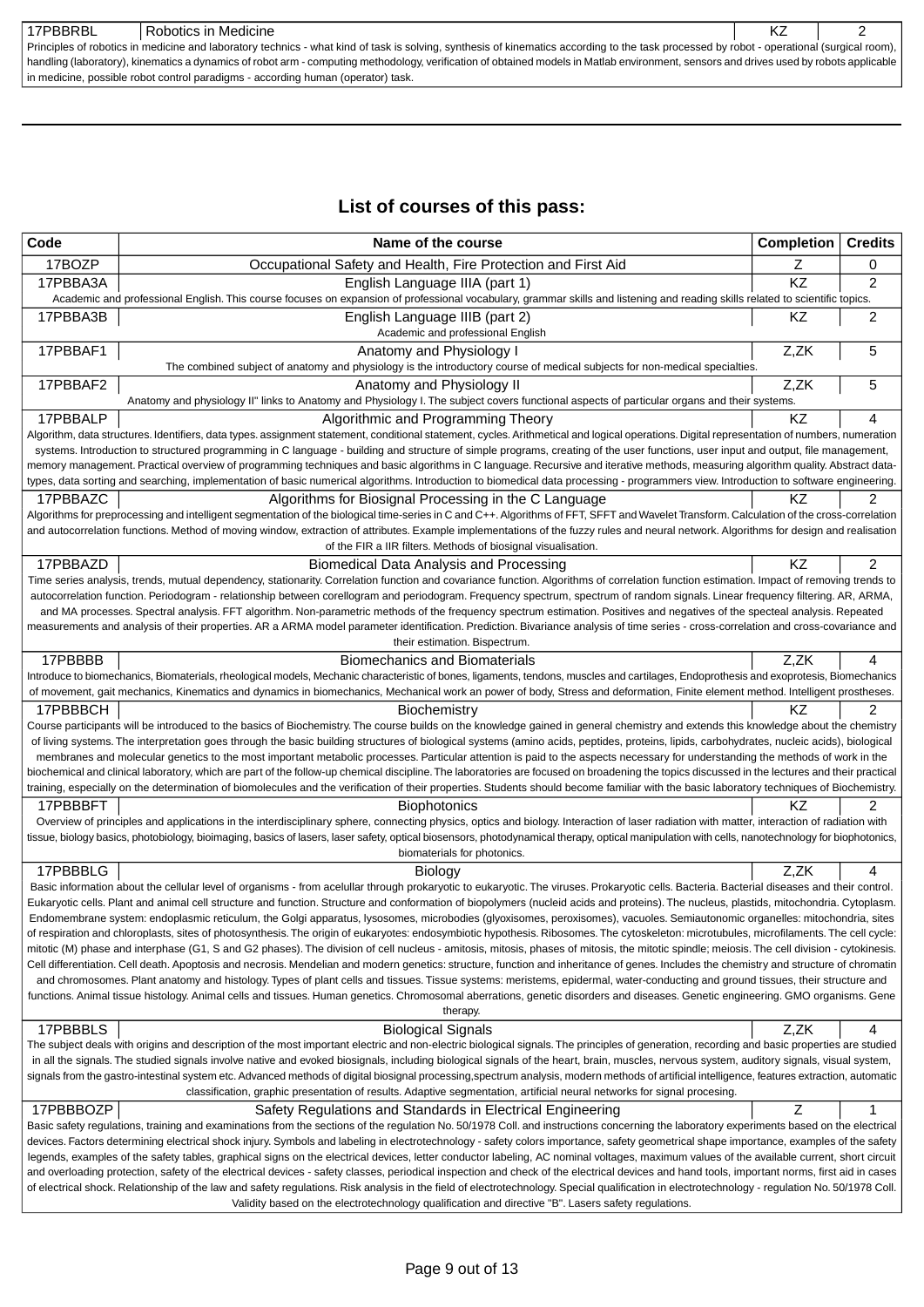| 17PBBBP   | <b>Bachelor Thesis</b>                                                                                                                                                                                                                                                                                                                                                         | Z    | 8              |
|-----------|--------------------------------------------------------------------------------------------------------------------------------------------------------------------------------------------------------------------------------------------------------------------------------------------------------------------------------------------------------------------------------|------|----------------|
|           | Individual student projects at the end of bachelor studies. Topics are selected during the 5th term from a list. Bachelor thesis is defended at the end of the examination period. Bachelor                                                                                                                                                                                    |      |                |
|           | thesis defence is a part of the state exam. Bachelor thesis can be written and defended either Czech or English. Students are supervised by a tutor during the above mentioned process.                                                                                                                                                                                        |      |                |
| 17PBBBUI  | Biological Effects of Ionizing Radiation                                                                                                                                                                                                                                                                                                                                       | KZ.  | 2              |
|           | The lectures will give an overview of basic radiation biology. Students will become familiar with the biological effects of ionizing radiation: the physical and chemical processes by which                                                                                                                                                                                   |      |                |
|           | radiation causes damage to the biological material; mechanisms of radiation action on the DNA and other constituents of the cell; types of damage and their repair; subcellular and                                                                                                                                                                                            |      |                |
|           | cellular sensitivity and radiation response; physical, chemical and biological modifiers of radiation action; theories and models of cellular survival; and radiation biology of normal and<br>neoplastic tissues.                                                                                                                                                             |      |                |
| 17PBBCHM  | Chemistry                                                                                                                                                                                                                                                                                                                                                                      | Z,ZK | 4              |
|           | Introduction to chemistry, categorization and properties of substances, chemical bonds, chemical reactions, elements in periodic table, organic chemistry fundamentals, natural                                                                                                                                                                                                |      |                |
|           | substances, polymers, analytical methods - instrumental analysis, chemical calculations, chemical equations                                                                                                                                                                                                                                                                    |      |                |
| 17PBBDIZ  | Detectors of Ionizing Radiation                                                                                                                                                                                                                                                                                                                                                | KZ   | 2              |
|           | Types of gas filled detectors, DC mode of IC, pulse mode of IC, proportional counters, pulse shape of proportional counter, neutron detection and spectrometry by means of nuclear                                                                                                                                                                                             |      |                |
|           | reactions, principle of Geiger-Mueller counters, corona counter, preliminary of the scintillation detectors, exploitation of organic (solid and/or liquid) scintillators, Cerenkov detector,                                                                                                                                                                                   |      |                |
|           | semiconductor detectors, Li compensated Ge detectors and HPGe detectors as photon detector.                                                                                                                                                                                                                                                                                    |      |                |
| 17PBBEBI  | Ethics in Biomedical Engineering                                                                                                                                                                                                                                                                                                                                               | KZ   | 2              |
|           | The course introduces students to basic ethical issues in applied ethics due to a future career orientation. It develops students' ability to think in ethical contexts, discuss, argue and                                                                                                                                                                                    |      |                |
|           | defend their views in ethical dilemma situations which brings medical environment.                                                                                                                                                                                                                                                                                             |      |                |
| 17PBBELFA | Electrophysiology                                                                                                                                                                                                                                                                                                                                                              | Z,ZK | $\overline{2}$ |
|           | The study subject links to Anatomy and Physiology II and is dedicated to excitable tissues (muscles and neural system) in the terms of signal generation, measuring possibilities and                                                                                                                                                                                          |      |                |
|           | exploitation of changes in electrical parameters. Signal generation is explained at cellular and molecular levels, different software simulations are employed. From the methodological                                                                                                                                                                                        |      |                |
|           | point of view, measurements of electrical parameters are described at all levels - cells, tissues, organs. Exploitation of electrical parameters of cells, tissues and organs is treated from                                                                                                                                                                                  |      |                |
|           | both clinical and experimental points. Methods to use electrical field or stimulation for medical purposes are described. Besides lectures, practical classes focused on independent                                                                                                                                                                                           |      |                |
|           | study of students are incorporated into the syllabus.                                                                                                                                                                                                                                                                                                                          |      |                |
| 17PBBEM   | <b>Electrical Measurements</b>                                                                                                                                                                                                                                                                                                                                                 | Z.ZK | 4              |
|           | Measuring of electric values, principles, using, and parameters. Analogue measuring converters. Electromechanical measuring devices. Current and potential measuring. Frequency                                                                                                                                                                                                |      |                |
|           | and shift phase measuring. Electric work and electric power measuring: direct current, single-phase and three-phase current. Electrical resistance and impedance measuring. Magnetic<br>measuring. Analogue scope. Digitalization, digital signal processing, signal reconstruction. Electronic measuring devices: multimeter, digital scope. Optoelectronic measuring device. |      |                |
| 17PBBEMP  |                                                                                                                                                                                                                                                                                                                                                                                | KZ   |                |
|           | Electromagnetic Fields of Living Organisms<br>Fundamental physical knowledge and electrostatic and magnetic field equations. Anatomical and physiological fundamentals of bioelectromagnetism. Bioelectric sources and conductive                                                                                                                                              |      | 2              |
|           | environment. Electrodynamics of bioelectrical fields, electrodynamic aspects of mathematical modeling of the electrocardiography and electroencephalography. Topographical concepts                                                                                                                                                                                            |      |                |
|           | of bioelectrical and biomagnetical measurement. Measurement methods. Stimulation.                                                                                                                                                                                                                                                                                              |      |                |
| 17PBBEO   | <b>Electronic Circuits</b>                                                                                                                                                                                                                                                                                                                                                     | Z.ZK | 4              |
|           | Amplifiers - basic concepts. Feedback networks. Ideal operational amplifier - important networks. Practical operational amplifier - DC parameters, frequency response, transient response.                                                                                                                                                                                     |      |                |
|           | DC voltage sources - rectifiers and voltage regulators. DC/DC voltage converters - charge pump, inverting, buck, boost. Non-linear and regenerative circuits - comparators, flip-flops,                                                                                                                                                                                        |      |                |
|           | multivibrators, oscillators. Combinational logic functions and logic gates. Karnaugh maps, logic tables. Sequential logic circuits. Logic integrated circuits (IC) - basic parameters, input                                                                                                                                                                                   |      |                |
|           | and output characteristics, logic circuit families. Semiconductor memories. Digital signal processing - sampling theorem, quantization, number representation. A/D and D/A converters.                                                                                                                                                                                         |      |                |
| 17PBBESL  | Electronic Elements and Sensors in Medicine                                                                                                                                                                                                                                                                                                                                    | Z,ZK | 4              |
|           | This subject provides information about basic electronic devices - sensors, describes their operation principle, basic circuit configuration and application. The stress is aid mainly on                                                                                                                                                                                      |      |                |
|           | clarifying of basic principles and practical utilization. Integral part of this course is basic information about sensors of non-electric quantities and their read-out circuits eg. strain related                                                                                                                                                                            |      |                |
|           | sensors (force, pressure, torque, vibration, displacement, acceleration etc.) magnetic field sensors, temperature sensors, chemical sensors, optical sensors and biosensors. The stress                                                                                                                                                                                        |      |                |
|           | is aid on miniaturization, integration and application in biomedicine.                                                                                                                                                                                                                                                                                                         |      | 2              |
| 17PBBEZP  | <b>Economics of Health Services</b><br>Introduction to Economics of medical facilities, main terms. Investments in healthcare - economic balance. Investment planning and management, interconnection between maintenance                                                                                                                                                      | KZ.  |                |
|           | and investments, contracts. Costs incurred by legislation and mere operation of the technology. Return on investments, risk analysis. Commodity knowledge of consumables and spare                                                                                                                                                                                             |      |                |
|           | parts. Prices of medical devices consumables and tools.                                                                                                                                                                                                                                                                                                                        |      |                |
| 17PBBFCH  | <b>Physical Chemistry</b>                                                                                                                                                                                                                                                                                                                                                      | Z,ZK | 4              |
|           | Mixtures of compounds. Vapour and vaporisation. Electrodes. Electrochemical potential, electrodes. Referent and measuring electrodes, ECG, EEG and EMG electrodes. Redox                                                                                                                                                                                                       |      |                |
|           | potential. Inert electrodes. Membranes. Osmotic pressure. Ion-sensitive electrodes. Acidity. Measurement of pH, pO2, pCO2. Electrolysis and its application. Corrosion and protection                                                                                                                                                                                          |      |                |
|           | of implants. Other amalytical methods based on principles of physical chemistry.                                                                                                                                                                                                                                                                                               |      |                |
| 17PBBFVP  | <b>Multivariable Calculus</b>                                                                                                                                                                                                                                                                                                                                                  | KZ   | 2              |
|           | The course is focused at elements of calculus in two and more variables and at real, complex and functional series. Calculus in two variables: notion of a limit and continuity, partial                                                                                                                                                                                       |      |                |
|           | derivative, differential and its applications. Derivative of a composed function, derivative of an implicit function. Higher order derivatives, local extremes. Constrained extremes, least                                                                                                                                                                                    |      |                |
|           | squares method. Double and triple integrals, geometrical interpretation, Fubini theorem. Integration by substitution in double and triple integral. Complex sequences, series of numbers.                                                                                                                                                                                      |      |                |
|           | Convergence of complex series. Functional series and their convergence, power series. Taylor series. .                                                                                                                                                                                                                                                                         |      |                |
| 17PBBFY1  | Physics I                                                                                                                                                                                                                                                                                                                                                                      | Z,ZK | 5              |
|           | Physics I course will allow students to acquire and strengthen knowledge in these branches of physics: mechanics, thermodynamics and solid state physics. We focus on solid theoretical                                                                                                                                                                                        |      |                |
|           | bases, but independent work in student labs as well as solving practical examples are also important parts of the course. Through the course we also touch the limits of the classical                                                                                                                                                                                         |      |                |
|           | Physics.                                                                                                                                                                                                                                                                                                                                                                       |      |                |
| 17PBBFY2  | Physics II                                                                                                                                                                                                                                                                                                                                                                     | Z,ZK | 5              |
| 17PBBFY3  | Physics III                                                                                                                                                                                                                                                                                                                                                                    | KZ   | 2              |
|           | The course extends the previous courses Physics I. and Physics II. It focuses on phenomena related to waves (mechanic or electromagnetic waves) and their applications in science,                                                                                                                                                                                             |      |                |
|           | technics and medicine. In the first part, acoustics and applications of ultrasound will be presented. The second part describes wave and geometric optics. We will also touch basics of                                                                                                                                                                                        |      |                |
|           | quantum mechanics.                                                                                                                                                                                                                                                                                                                                                             |      |                |
| 17PBBISZ  | Information Systems in Health Care                                                                                                                                                                                                                                                                                                                                             | Z,ZK | 4              |
|           | Lectures are oriented on medical informatics definition and basic characteristic of the different specialized areas. The relations between IS and health care structure, financing and                                                                                                                                                                                         |      |                |
|           | controlling are analyzed as well. Some basic information technology, HW and SW tools are described in relation to IS design. A special attention is paid to medical data coding and<br>interpretation, data and communication standards. Different types and features of clinical and hospital IS, decision support systems and regional health care IS are analyzed and       |      |                |
|           | discussed. Methodology of IS development, implementation and support are presented as well.                                                                                                                                                                                                                                                                                    |      |                |
| 17PBBITP  | Integral Calculus                                                                                                                                                                                                                                                                                                                                                              | Z,ZK | 5              |
|           | The subject is an introduction to integral calculus and integral transforms. Integral calculus: primitive function, indefinite integral, properties and methods of integration (integration by                                                                                                                                                                                 |      |                |
|           | parts and by substitution, partial fractions), definite integral, properties, Newton-Leibnitz fundamental theorem, simple applications of both indefinite and definite integrals, improper                                                                                                                                                                                     |      |                |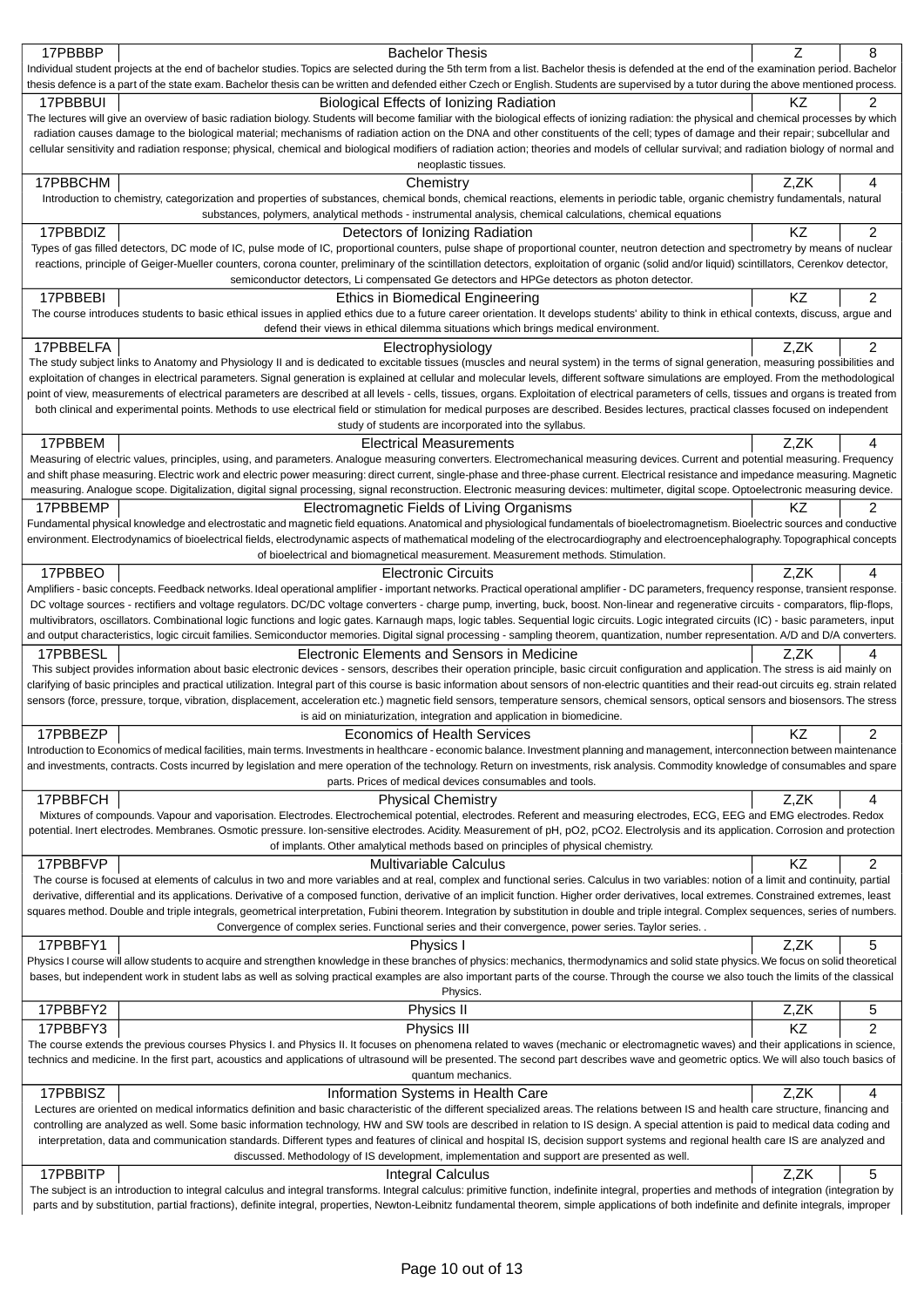|           | integral, solving differential equations (ODEs) (1st order ODEs with separable variables, linear 1st order homogenous as well as non-homogenous ODEs, 2nd order linear homogenous                                                                                                                                                                                               |           |                |
|-----------|---------------------------------------------------------------------------------------------------------------------------------------------------------------------------------------------------------------------------------------------------------------------------------------------------------------------------------------------------------------------------------|-----------|----------------|
|           | and non-homogenous ODEs with constant coefficients),intro to multiple integrals, particularly double integral and applications. Integral transforms: Laplace transform and inverse                                                                                                                                                                                              |           |                |
|           | Laplace transform and their application for solving nth order linear ODEs with constant coefficients. Z-transform and inverse Z-transform, their application for solving nth order linear<br>difference equations.                                                                                                                                                              |           |                |
| 17PBBITT  | Information Technologies and Telemedicine                                                                                                                                                                                                                                                                                                                                       | ΖK        | 2              |
|           | Computer history, structure of computers, motherboard, processors, memody, graphical card, computer buses, BIOS, I/O devices, server, desktop, notebook, pocket PC, data storage,                                                                                                                                                                                               |           |                |
|           | mobile devices, memory card, OS, tasks and memory management, printers scanner, multimedial devices, mass data storage, multitasking, multiprocessoring, set of instruction,                                                                                                                                                                                                    |           |                |
|           | assembler, programming languages, power test, network, LAN, WAN, interner, TCP/IP, HTTP, FTP etc., client-server, gate, router, using IT in medicine and telemedicine.                                                                                                                                                                                                          |           |                |
| 17PBBKZS  | <b>Conventional Imaging Systems</b>                                                                                                                                                                                                                                                                                                                                             | Z.ZK      | 4              |
|           | Electromagnetic radiation spectrum and relationship to the modalities of medical diagnostic imaging systems. Fundamentals of imaging theory. Application of 2D FT. Transmission                                                                                                                                                                                                 |           |                |
|           | properties of imaging systems. Optical imaging systems including microscopic. Television imaging systems (including video endoscopic imaging systems). Basic digital image                                                                                                                                                                                                      |           |                |
|           | pre-processing methods. Infrared imaging systems (thermal imaging/IR imaging systems). X-ray imaging systems. Gamma imaging systems. Lectures and especially the laboratory                                                                                                                                                                                                     |           |                |
|           | exercises provide students with an overview of the principles of image formation in medicine for conventional imaging systems and methods. There are described methods for image<br>data sensing, digitization and subsequent processing and principles of function and properties of sensing image devices in context, which is especially relevant from the interdisciplinary |           |                |
|           | point of view of the whole course and study specialization. Knowledge, skills and competences: The student is able to explain the basic physical principle of the given modalities and                                                                                                                                                                                          |           |                |
|           | knows its layout including the principle of image formation. The student is able to assess, on the basis of standard definition of technical parameters that imaging system meets the                                                                                                                                                                                           |           |                |
|           | physician requirements for selected modality. Such knowledge is a prerequisite to the correct process technology selection and application of the modalities as well as the minimum                                                                                                                                                                                             |           |                |
|           | necessary to ensure the required quality of the resulting image data.                                                                                                                                                                                                                                                                                                           |           |                |
| 17PBBLAD  | Linear Algebra and Differential Calculus                                                                                                                                                                                                                                                                                                                                        | Z,ZK      | 4              |
|           | Differential calculus consists of: sequences and their limits. Functions of one real variable, their limits, continuity, derivatives. Local and absolute extrema of a function of one variable,                                                                                                                                                                                 |           |                |
|           | investigations of functions. Taylor-polynomial.                                                                                                                                                                                                                                                                                                                                 |           |                |
| 17PBBLPZ1 | Medical Devices and Equipments I (Diagnostic Devices)                                                                                                                                                                                                                                                                                                                           | Z,ZK      | 4              |
| 17PBBLPZ2 | Medical Devices and Equipments (Therapeutical Devices)                                                                                                                                                                                                                                                                                                                          | Z,ZK      | 4              |
| 17PBBLT   | Clinical Laboratory Instrumentation                                                                                                                                                                                                                                                                                                                                             | Z,ZK      | 4              |
|           | Clinical laboratory instrumentation introduces principles of bioanalytical methods used in clinical diagnostics. Emphasis is put on optical methods (UV-VIS spectrophotometry, IR                                                                                                                                                                                               |           |                |
|           | spectroscopy, AAS, AES, fluorimetry), NMR and X-ray analysis, electrochemical and electromigration methods (ion electrodes, biosensors, electrophoresis, isoelectric focusing),                                                                                                                                                                                                 |           |                |
|           | imunoassays and genetic methods (ELISA, PCR) as well as on chromatography and mass spectrometry. Contribution of lab automation to clinical diagnostics will be also discussed<br>During the laboratory course students will be introduced into the basics of work in bioanalytical laboratory and lab data processing.                                                         |           |                |
| 17PBBLTR  |                                                                                                                                                                                                                                                                                                                                                                                 | Ζ         | 1              |
|           | <b>Medical Terminology</b><br>Attendants are made acquainted with particular terms flowing from latin but also greek expressions during their lectures. Students are continuously informed about terms of whole                                                                                                                                                                 |           |                |
|           | diagnosis and therapeutical procedures. Education is combined with continuous knowlegde check up through the use of tests.                                                                                                                                                                                                                                                      |           |                |
| 17PBBMAT  | Marketing of Medical Technology                                                                                                                                                                                                                                                                                                                                                 | <b>KZ</b> | 2              |
|           | Marketing fundamentals, products management, basic knowledge concerning export activities in the field of marketing and commercial health care technology. Practical cases are                                                                                                                                                                                                  |           |                |
|           | presented including health care technology companies from the Czech Republic. Discussion and analysis of the real products are included in the exercises.                                                                                                                                                                                                                       |           |                |
| 17PBBMAZ  | Management and Administration in Healthcare                                                                                                                                                                                                                                                                                                                                     | KZ.       | 1              |
|           | Getting to know the structure of the health sector and financing models Health. Zoom administrative management issues various types of medical workplaces, their necessary                                                                                                                                                                                                      |           |                |
|           | interconnection. Orientation in the specific features of health facilities and European systems of health care workplaces.                                                                                                                                                                                                                                                      |           |                |
| 17PBBMDT  | Microwave Diagnostics and Therapy                                                                                                                                                                                                                                                                                                                                               | ΚZ        | 2              |
|           | Interaction of the EM field with biological tissues and its use in diagnostics and therapy. Numerical methods suitable for modeling these interactions. Basics of microwave imaging                                                                                                                                                                                             |           |                |
|           | (MWI). Perspective application of microwave techniques in medical diagnostics: non-invasive monitoring of blood glucose concentration, microwave detection and classification of                                                                                                                                                                                                |           |                |
|           | cerebral vascular events and early detection of breast cancer. Therapeutic systems and applicators for microwave and RF local and regional hyperthermia. Planning treatment. Design<br>and testing of applicators.                                                                                                                                                              |           |                |
| 17PBBMEC  | Mechanics                                                                                                                                                                                                                                                                                                                                                                       | Z,ZK      | 4              |
|           | Cross-section characteristics, body stress state (Cauchy, geometry, compatibility and physical equations), linear elasticity theory, reaction, beam bending, normal and tangential                                                                                                                                                                                              |           |                |
|           | stresses, deformation, torsion influence.                                                                                                                                                                                                                                                                                                                                       |           |                |
| 17PBBMFJ  | Physical Phenomena Modeling in COMSOL Multiphysics                                                                                                                                                                                                                                                                                                                              | KZ        | $\overline{c}$ |
|           | Numerical simulations are increasingly being used to develop new and optimize existing products and devices. Numerical simulations can greatly reduce the number of prototypes                                                                                                                                                                                                  |           |                |
|           | needed and thus significantly accelerate and reduce development costs. Another sector where numerical simulations are used is a sector where it is difficult to verify ongoing physical                                                                                                                                                                                         |           |                |
|           | processes (eg, heating the biological tissue under electrodes for direct brain simulation). Last but not least, based on numerical simulations, we can plan treatment where, based on                                                                                                                                                                                           |           |                |
|           | knowledge of material properties, we can define the amount of power delivered to the device (eg radiofrequency ablation in oncology or cardiac surgery). Computer modeling involves                                                                                                                                                                                             |           |                |
|           | the creation of geometry, setting of material properties and boundary conditions and, last but not least, the choice of differential equations, the method of discretization of the computing                                                                                                                                                                                   |           |                |
|           | area and the processing of results. The accuracy of the results obtained, the length of calculations and the computational power requirements are very dependent on the numerical<br>model setting. The lectures cover the most common problems in electrical engineering, thermics, mechanics, chemistry, acoustics and fluid dynamics. The acquired knowledge will be         |           |                |
|           | tested by the students when designing individual parts of devices and devices.                                                                                                                                                                                                                                                                                                  |           |                |
| 17PBBMS   | Modelling and Simulation                                                                                                                                                                                                                                                                                                                                                        | Z,ZK      | 4              |
|           | Basic concepts. Aims and consequences of modeling and simulation. The methodology of modeling and simulation. Inverse problem. Proposal for a new, respectively. additional                                                                                                                                                                                                     |           |                |
|           | experiment. Compartmental models. Physiological models. Pharmacokinetics. Continuous and discrete models of population dynamics. Epidemiological models. Veneral disease                                                                                                                                                                                                        |           |                |
|           | models.                                                                                                                                                                                                                                                                                                                                                                         |           |                |
| 17PBBMTB  | Microprocessors in Biomedicine                                                                                                                                                                                                                                                                                                                                                  | KZ        | $\overline{c}$ |
|           | Introduction to embedded microprocessor systems in medicine, principles and structure of microcontrolers, logical circuits. Interconnection with common peripheral devices: AD and                                                                                                                                                                                              |           |                |
|           | DA converters, serial communication, RS232, Ethernet, WIFI, Bluetooth and mobile 3G/4G communication, GPS localization. Examples of embedded systems on architectures ATMega                                                                                                                                                                                                    |           |                |
|           | and ARM Coretx M. Introduction to multiplatform software development fo embedded systems.                                                                                                                                                                                                                                                                                       |           |                |
| 17PBBMVP  | <b>Research Methodology</b>                                                                                                                                                                                                                                                                                                                                                     | KZ        | $\overline{c}$ |
|           | Methodical starting points of research. Methods and technology of research. Logic of scientific research. Theoretical starting points of research. Scientific information as a fool for                                                                                                                                                                                         |           |                |
|           | everyday work. Structure of scientific information, possibility for their acquisition, methods of processing and application in practice. Description of principles for searching for scientific<br>information. Description of specific systems, namely from health service. Final report.                                                                                     |           |                |
| 17PBBMZT  | Management of Health Care Technology                                                                                                                                                                                                                                                                                                                                            | Z,ZK      | $\overline{c}$ |
|           | Models for different health care facilities. Medical devices: their selection and purchase, safety and reliable operation, decommissioning and ecological liquidation. External maintenance                                                                                                                                                                                     |           |                |
|           | based on agreements. Methodology of the internal maintenance. Safety risk assessment. Valid legislation and technical norms. Relationships technician-medical doctor, technician-nurse                                                                                                                                                                                          |           |                |
|           | and technician-patient. Rights, duties and responsibilities of the technicians in medical health care.                                                                                                                                                                                                                                                                          |           |                |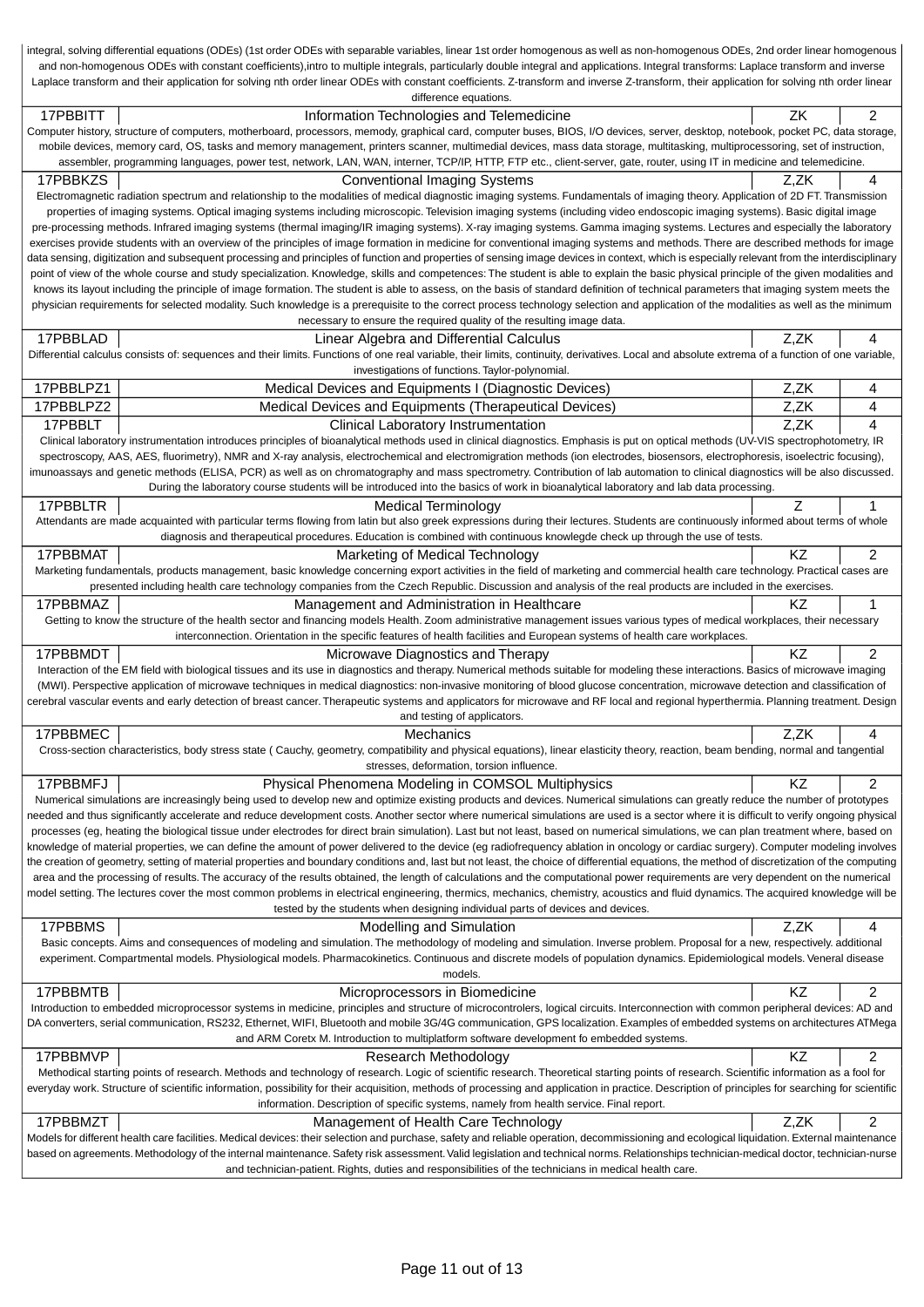| 17PBBNMP   | Project Proposal and Management                                                                                                                                                                                                                                                                                                                                                  | ΚZ   | 2              |
|------------|----------------------------------------------------------------------------------------------------------------------------------------------------------------------------------------------------------------------------------------------------------------------------------------------------------------------------------------------------------------------------------|------|----------------|
|            | Project management, definition of terms project, program portfolio, project life cycle, project goal and benefits, triple imperative, project success assessment. Project idea, opportunity                                                                                                                                                                                      |      |                |
|            | study, feasibility study (purpose, content, processing), SMART objective, stakeholders. Project identification list, logical framework. Design of project structures, stakeholders. Planning                                                                                                                                                                                     |      |                |
|            | of time, resources, costs, budget, changes, procurement and contractual relations, personnel management. Risk analysis and risk management, methods for risk analysis. Reporting                                                                                                                                                                                                 |      |                |
|            | on the project status, evaluation of the current project status. information and documentation, communication. Leadership and motivation of people, negotiation and discussion procedures.<br>Project completion, final report.                                                                                                                                                  |      |                |
| 17PBBOIZ   | Protection Against Effects of Ionizing Radiation                                                                                                                                                                                                                                                                                                                                 | ΚZ   | 2              |
|            | The aim of the course is to give students an overview of the issues related to protection against ionizing radiation and dosimetry. Characteristics of basic types of ionizing radiation                                                                                                                                                                                         |      |                |
|            | sources of ionizing radiation and its sources, interactions of lonising radiation with matter, quantities and units used in dosimetry and radiation protection, detection of ionizing radiation                                                                                                                                                                                  |      |                |
|            | and biological effects of ionizing radiation.)                                                                                                                                                                                                                                                                                                                                   |      |                |
| 17PBBPMP1A | Devices, Methods and Procedures in Clinical Practice I                                                                                                                                                                                                                                                                                                                           | KZ   | 2              |
|            | Introducing the hospital, test, projects at the University Hospital Motol, DAICM for childrens, calibration gas analyzer PrinterNOx, laser marking of operational tools, hospital information                                                                                                                                                                                    |      |                |
|            | systems - SW for administration of medical devices, radiotherapy, infusion technology, breathing apparatus - ventilation, ventilators, DAICM - depatment of anaesthesiology and critical                                                                                                                                                                                         |      |                |
|            | care medicine, department of medical imaging - MRI, X-ray, internal safety check, pediatrics, endoscopy, immunology, blood bank, vacuum therapy, operating theaters-anesthesia,<br>department of nuclear medicine, central sterilization, tube post, summary of practice.                                                                                                        |      |                |
| 17PBBPMP2A | Devices, Methods and Procedures in Clinical Practise II                                                                                                                                                                                                                                                                                                                          | KZ   | $\overline{c}$ |
|            | In this course will be applied focus on the following issues: operation and documentation of the results of imaging methods, the relationship between imaging methods and systems to                                                                                                                                                                                             |      |                |
|            | the HIS, basic concepts and methods in various fields of diagnostic imaging, basic imaging systems from the perspective of interpretation and description of images, from the field of                                                                                                                                                                                           |      |                |
|            | diagnostic imaging practice (radiology, ultrasonography, magnetic resonance imaging, nuclear medicine, endoscopy, PET, SPECT).                                                                                                                                                                                                                                                   |      |                |
| 17PBBPMS   | <b>Probability and Mathematical Statistics</b>                                                                                                                                                                                                                                                                                                                                   | Z,ZK | 4              |
|            | Introduction to probability theory and mathematical statistics. Determinism and chance. Axiomatic definition. Random variable and its distribution function. Discrete and continuous                                                                                                                                                                                             |      |                |
|            | distributions. Quintiles. Random vectors. Conditioning and independence. Functions of random variables. Characteristics of random variables, weak law of large numbers. The role of                                                                                                                                                                                              |      |                |
|            | mathematical statistics, the population and sample. Random selection. Point and interval estimates. Hypothesis testing. Goodness. Non-parametric tests.                                                                                                                                                                                                                          |      |                |
| 17PBBPNK   | Design and Construction of Medical Devices/Practical Exercises                                                                                                                                                                                                                                                                                                                   | KZ   | 2              |
|            | Following situations will be addressed: properties and possibilities of instrumentation amplifier utilizitation, different ways to suppress common signal, different ways to perform galvanic<br>separation, design and development of the ECG and EEG preamplifiers, connections of specialized sensors and transducers. Course is devoted especially to students who will have |      |                |
|            | use medical electronic equipment in practice.                                                                                                                                                                                                                                                                                                                                    |      |                |
| 17PBBPP    | <b>First Aid</b>                                                                                                                                                                                                                                                                                                                                                                 | KZ   | 2              |
|            | The course gives a brief overview of the main principles and procedures for providing urgent first aid, with special attention to the failure of vital functions and immediately life-threatening                                                                                                                                                                                |      |                |
|            | conditions. In this course are also included situations of mass disability during crisis situations and emergency events including the CBRN phenomenon. After successful completion                                                                                                                                                                                              |      |                |
|            | of this course students should be able to diagnose life threatening conditions and provide adequate urgent first aid.                                                                                                                                                                                                                                                            |      |                |
| 17PBBPPM   | Programming in Matlab                                                                                                                                                                                                                                                                                                                                                            | ΚZ   | $\overline{2}$ |
|            | Basic description of MATLAB environment. Numerical formats. Variables and matrices. Complex numbers. Rounding numbers. Basic instructions. Matrices operations. Visualization.                                                                                                                                                                                                   |      |                |
|            | Simulink (basic description, exercise formulation, parameters entry). Conditional and cyclical instructions. Script creation, functions, debugging. Continuous and discrete processes.                                                                                                                                                                                           |      |                |
| 17PBBPPP   | Symbolical solutions. Graphical user interface creation. Applications in MATLAB.                                                                                                                                                                                                                                                                                                 | KZ   | 2              |
|            | <b>Programming Tools</b><br>Introduction to modern software resources in MS Windows and GNU/Linux environment - office applications, basic visualisation of experimental data, graphical presentation, Internet                                                                                                                                                                  |      |                |
|            | communication. Data formats, compatibility. Selected parts of the course are compatible with the ECDL (European Computer Driving Licence) knowldege sylabus .                                                                                                                                                                                                                    |      |                |
| 17PBBPPSA  | Patient and Device Simulators and Testers                                                                                                                                                                                                                                                                                                                                        | Z.ZK | 4              |
|            | During the course attention will be given to the two large groups, i.e. patient simulators and instrumentation testers. The use of these two groups in clinical practice will also be part of                                                                                                                                                                                    |      |                |
|            | the course. As an essential part of the teaching will be included laboratory exercises in the workplace simulated workplace intensive care unit, where all the samples are carried out                                                                                                                                                                                           |      |                |
|            | with two groups of devices. The course has a direct relationship to future career opportunities. Great emphasis is placed on managing interdisciplinary teaching (especially linking                                                                                                                                                                                             |      |                |
|            | physiology and engineering principles). Given the organization of teaching as a 2-hour blocks 1 for 14 days is shown below, only 7 lectures (there will be performed standard exercises<br>or intensive/block instruction will be implemented due to the time of experiments and the limited possibilities in terms of number of students).                                      |      |                |
| 17PBBPSL   | Psychology                                                                                                                                                                                                                                                                                                                                                                       | KZ   | 2              |
|            | Development, methodology and method of psychology. Mental activities and psychic processes, psychology of personality, object of psychology and their formation and development.                                                                                                                                                                                                 |      |                |
|            | Modern psychology its concept and theory, psychic processes and stages. Psychological interpretation of personality. Application of knowledge in medical situations. Relation between                                                                                                                                                                                            |      |                |
|            | technician and medical doctor, technician and patient, technician and nurse. Communication as a tool for good cooperation amongst people and helps in interactions with them. Basic                                                                                                                                                                                              |      |                |
|            | expression and communication skills. Use of elocution and gestures in personal expression. Verbal and nonverbal communication. Dialogs, types of dialogs, questions during dialog.                                                                                                                                                                                               |      |                |
|            | Model situations. Communication process as part of economics - components, tools and functions.                                                                                                                                                                                                                                                                                  |      |                |
| 17PBBRBL   | Robotics in Medicine                                                                                                                                                                                                                                                                                                                                                             | KZ   | 2              |
|            | Principles of robotics in medicine and laboratory technics - what kind of task is solving, synthesis of kinematics according to the task processed by robot - operational (surgical room),                                                                                                                                                                                       |      |                |
|            | handling (laboratory), kinematics a dynamics of robot arm - computing methodology, verification of obtained models in Matlab environment, sensors and drives used by robots applicable<br>in medicine, possible robot control paradigms - according human (operator) task.                                                                                                       |      |                |
| 17PBBRI    | <b>Rehabilitation Engineering</b>                                                                                                                                                                                                                                                                                                                                                | KZ   | 2              |
|            | Physiotherapy, especially physical therapy, orthotics and prosthesis, selected parts of biomechanics and ergonomy. Physical therapeutic methods, technology in therapy (ultrasound                                                                                                                                                                                               |      |                |
|            | apparatuses and technology for radiotherapy). Replacement by sensors and possibilities of communication with computer. Artificial organs and relevant circulatory confirmatory devices.                                                                                                                                                                                          |      |                |
|            | Implantable medical devices - pacemakers, defibrilators, cardioverters.                                                                                                                                                                                                                                                                                                          |      |                |
| 17PBBROP   | <b>Guided Practical Training</b>                                                                                                                                                                                                                                                                                                                                                 | Z    | 0              |
| 17PBBSEL   | Power Engineering                                                                                                                                                                                                                                                                                                                                                                | Z,ZK | 4              |
|            | Basic power electronics, power supplies units including electrochemical supplies, rectifiers, stabilizers, common types of motors, basic distributions of electricity, types of electric systems                                                                                                                                                                                 |      |                |
|            | and connecting of electric appliances with sight on medical purposes. The knowledge will be checked in the laboratory by mean of practical examples during the work in the laboratory.                                                                                                                                                                                           |      |                |
| 17PBBSPR1  | Semestral project I.                                                                                                                                                                                                                                                                                                                                                             | ΚZ   | 2              |
|            | Basic communication and presentation skills, including team work, team heading and project management. Creation of presentations and written texts. Typography rules. Types,<br>purpose and requirements of technical presentations and technical texts. Writing a commented bibliographic search.                                                                               |      |                |
| 17PBBSPR2  | Semestral Project II.                                                                                                                                                                                                                                                                                                                                                            | KZ   | 4              |
|            | Basic communication and presentation skills. Creation of presentations and written texts. Typography rules. Types, purpose and requirements of technical presentations and technical                                                                                                                                                                                             |      |                |
|            | texts. Writing a commented bibliographic search.                                                                                                                                                                                                                                                                                                                                 |      |                |
| 17PBBSPT   | Equipments for Anaesthesiology and Resuscitation                                                                                                                                                                                                                                                                                                                                 | Z,ZK | 4              |
|            | Overview of the equipment, general requirements. Principles and adverse effects of artificial lung ventilation. Conventional and unconventional ventilatory regimens, ventilators. Principles                                                                                                                                                                                    |      |                |
|            | and equipment in anaesthesiology. Anaesthetics. Humidification and humidifiers. Bedside monitors. Other diagnostic and therapeutic equipment for CCM (ITU) departments.                                                                                                                                                                                                          |      |                |